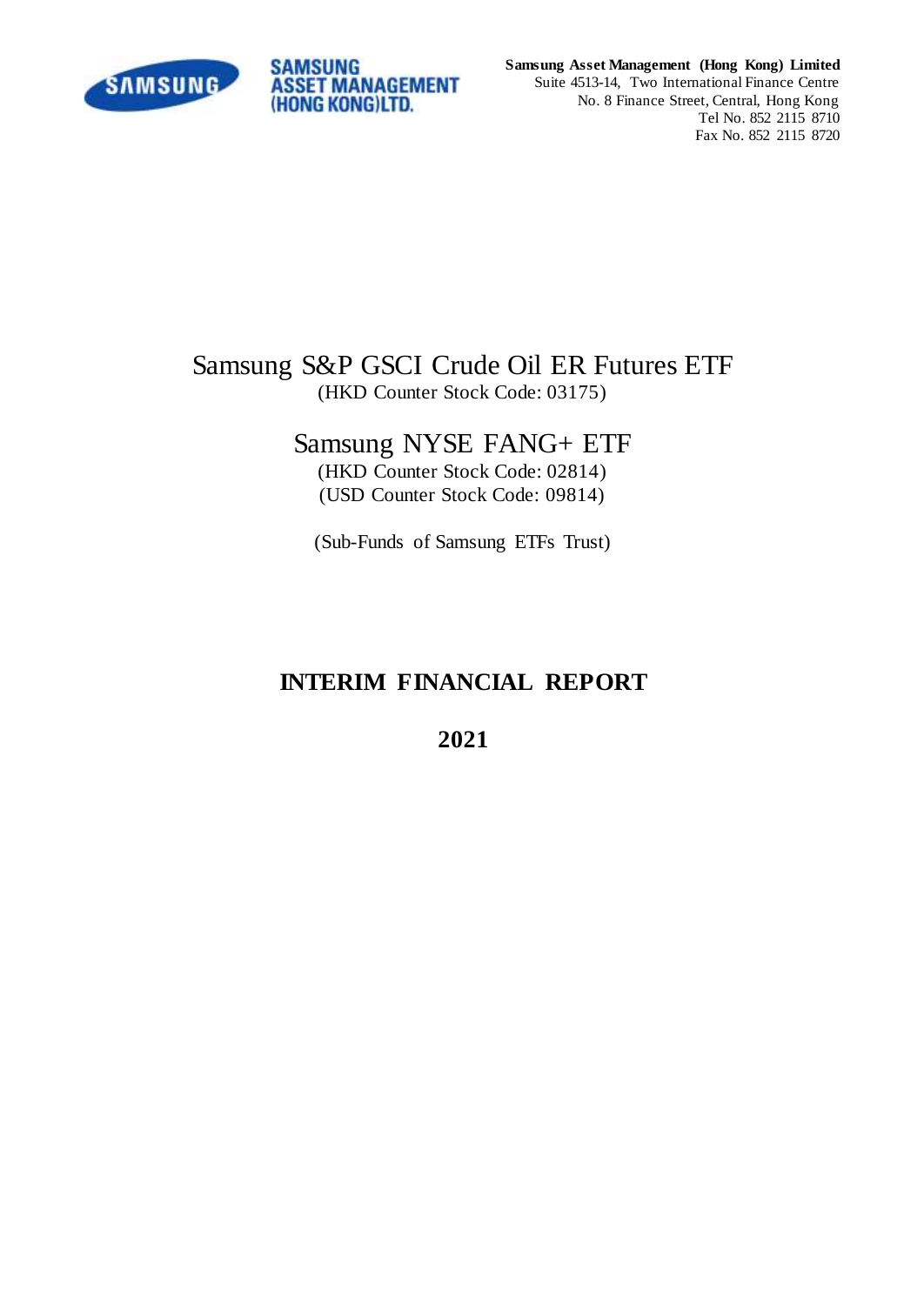

## **Samsung Asset Management (Hong Kong) Limited**

Suite 4513-14, Two International Finance Centre No. 8 Finance Street, Central, Hong Kong Tel No. 852 2115 8710 Fax No. 852 2115 8720

Samsung S&P GSCI Crude Oil ER Futures ETF Samsung NYSE FANG+ ETF (Sub-Funds of Samsung ETFs Trust)

**SAMSUNG** 

**ASSET MANAGEMENT** (HONG KONG)LTD.

## **Contents Page(s)**

| Samsung S&P GSCI Crude Oil ER Futures ETF                            |                  |
|----------------------------------------------------------------------|------------------|
| - Investment portfolio (unaudited)                                   | $\mathbf{1}$     |
| - Statement of movements in portfolio holdings (unaudited)           |                  |
| - Details in respect of financial derivative instruments (unaudited) | $\frac{2}{3}$    |
| - Statement of financial position (unaudited)                        | $\overline{4}$   |
| - Statement of comprehensive income (unaudited)                      | $5 - 6$          |
| - Statement of changes in net assets attributable to                 |                  |
| unitholders (unaudited)                                              | $\tau$           |
| - Statement of cash flows (unaudited)                                | $\boldsymbol{8}$ |
| - Distribution disclosure (unaudited)                                | 9                |
| - Performance of the underlying index and the sub-funds (unaudited)  | 10               |
| - Underlying index constituent stocks disclosure (unaudited)         | 11               |
| Samsung NYSE FANG+ ETF                                               |                  |
| - Investment portfolio (unaudited)                                   | 12               |
| - Statement of movements in portfolio holdings (unaudited)           | 13               |
| - Statement of financial position (unaudited)                        | 14               |
| - Statement of comprehensive income (unaudited)                      | $15 - 16$        |
| - Statement of changes in net assets attributable to                 |                  |
| unitholders (unaudited)                                              | 17               |
| - Statement of cash flows (unaudited)                                | 18               |
| - Distribution disclosure (unaudited)                                | 19               |
| - Performance of the underlying index and the sub-funds (unaudited)  | 20               |
| - Underlying index constituent stocks disclosure (unaudited)         | 21               |
| Management and administration                                        | 22               |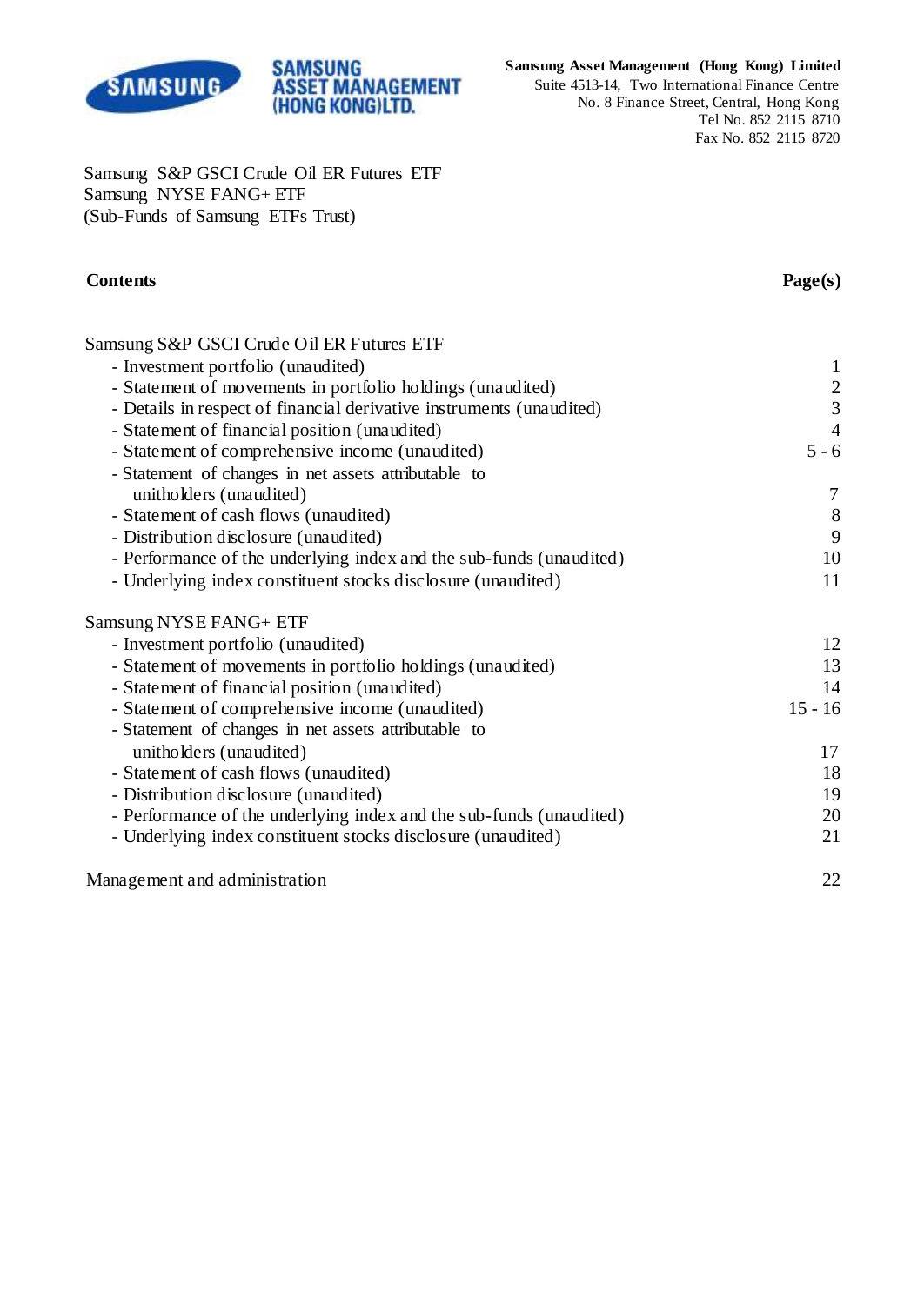

**Samsung Asset Management (Hong Kong) Limited**

Suite 4513-14, Two International Finance Centre No. 8 Finance Street, Central, Hong Kong Tel No. 852 2115 8710 Fax No. 852 2115 8720

# Investment portfolio (unaudited) as at 30 September 2021 *(Expressed in Hong Kong dollars)*

### **Samsung S&P GSCI Crude Oil ER Futures ETF (A Sub-Fund of Samsung ETFs Trust)**

|                                        | Maturity date  | Market value<br><b>HKS</b>     | % of total<br>net assets<br>attributable<br>to unitholders |
|----------------------------------------|----------------|--------------------------------|------------------------------------------------------------|
| Money market fixed deposits            |                |                                |                                                            |
| CMB Wing Lung Bank Limited             | 5 October 2021 | 200,000,000                    | 12.53                                                      |
| DBS Bank (Hong Kong) Limited           | 5 October 2021 | 130,000,000                    | 8.14                                                       |
| Oversea-Chinese Banking Corporation    |                |                                |                                                            |
| Limited Hong Kong                      | 5 October 2021 | 280,000,000                    | 17.53                                                      |
| Total money market fixed deposits      |                | 610,000,000                    | 38.20                                                      |
|                                        | Contracts      |                                |                                                            |
| <b>Futures contracts</b>               |                |                                |                                                            |
| WTI CRUDE FUTURE 31 December 2021      | 135            | 7,083,495                      | 0.44                                                       |
| WTI CRUDE FUTURE 31 December 2021      | 557            | 26,646,995                     | 1.67                                                       |
| WTI CRUDE FUTURE 31 December 2021      | 162            | 7,438,206                      | 0.47                                                       |
| WTI CRUDE FUTURE 31 December 2021      | 218            | 9,495,318                      | 0.59                                                       |
| WTI CRUDE FUTURE 31 December 2021      | 72             | 3,503,442                      | 0.22                                                       |
| WTI CRUDE FUTURE 31 December 2021      | 366            | 14,693,996                     | 0.92                                                       |
| WTI CRUDE FUTURE 31 January 2022       | 72             | 3,652,303                      | 0.23                                                       |
| WTI CRUDE FUTURE 31 January 2022       | 303            | 15,926,768                     | 1.00                                                       |
| WTI CRUDE FUTURE 31 January 2022       | 89             | 4,004,835                      | 0.25                                                       |
| WTI CRUDE FUTURE 31 January 2022       | 119            | 5,751,379                      | 0.36                                                       |
| WTI CRUDE FUTURE 31 January 2022       | 39             | 2,178,800                      | 0.14                                                       |
| WTI CRUDE FUTURE 31 January 2022       | 201            | 9,439,573                      | 0.59                                                       |
| WTI CRUDE FUTURE 28 February 2022      | 37             | 1,812,643                      | 0.11                                                       |
| WTI CRUDE FUTURE 28 February 2022      | 151            | 6,488,908                      | 0.41                                                       |
| WTI CRUDE FUTURE 28 February 2022      | 44             | 1,801,899                      | 0.11                                                       |
| WTI CRUDE FUTURE 28 February 2022      | 59             | 2,609,110                      | 0.16                                                       |
| WTI CRUDE FUTURE 28 February 2022      | 20             | 1,044,828                      | 0.07                                                       |
| WTI CRUDE FUTURE 28 February 2022      | 101            | 3,663,281                      | 0.23                                                       |
| <b>Total futures contracts</b>         |                | 127,235,779<br>--------------- | 7.97                                                       |
| <b>Total investments</b>               |                | 737,235,779                    | 46.16                                                      |
| Other net assets                       |                | 859,759,147                    | 53.84                                                      |
| Net assets attributable to unitholders |                | 1,596,994,926                  | 100.00                                                     |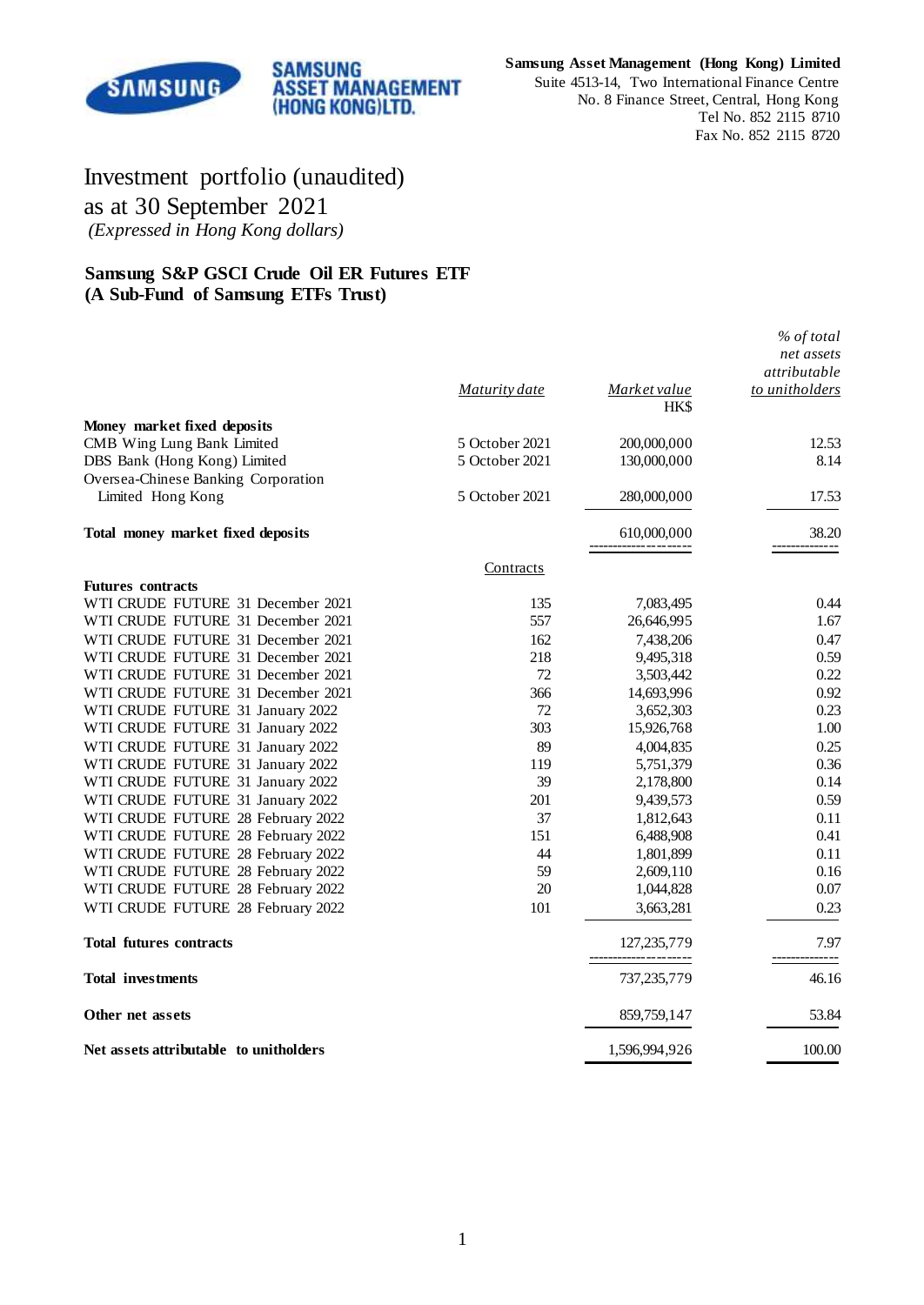

# Statement of movements in portfolio holdings (unaudited) for the period ended 30 September 2021 *(Expressed in Hong Kong dollars)*

**ASSET MANAGEMENT** (HONG KONG)LTD.

**SAMSUNG** 

## **Samsung S&P GSCI Crude Oil ER Futures ETF (A Sub-Fund of Samsung ETFs Trust)**

|                                                                        | Holdings              |                   |                     | Holdings                   |
|------------------------------------------------------------------------|-----------------------|-------------------|---------------------|----------------------------|
| <i>Investments</i>                                                     | as at<br>1 April 2021 | <b>Additions</b>  | Disposals           | as at<br>30 September 2021 |
|                                                                        |                       |                   |                     |                            |
| Money market fixed<br>deposits                                         |                       |                   |                     |                            |
| CMB Wing Lung Bank<br>Limited                                          | HK\$340,000,000       | HK\$7,080,000,000 | (HK\$7,220,000,000) | HK\$200,000,000            |
| DBS Bank (Hong Kong)<br>Oversea-Chinese Banking<br>Corporation Limited | HK\$290,000,000       | HK\$5,580,000,000 | (HK\$5,740,000,000) | HK\$130,000,000            |
| Hong Kong                                                              | HK\$410,000,000       | HK\$8,770,000,000 | (HK\$8,900,000,000) | HK\$280,000,000            |
| <b>Futures contracts</b>                                               |                       |                   |                     |                            |
| WTI CRUDE FUTURE                                                       |                       |                   |                     |                            |
| 30 June 2021                                                           | 2,884                 |                   | (2,884)             |                            |
| WTI CRUDE FUTURE                                                       |                       |                   |                     |                            |
| 31 July 2021                                                           | 1,573                 | 1,317             | (2,890)             |                            |
| WTI CRUDE FUTURE                                                       |                       |                   |                     |                            |
| 31 August 2021                                                         | 786                   | 2,162             | (2,948)             |                            |
| WTI CRUDE FUTURE                                                       |                       |                   |                     |                            |
| 30 September 2021                                                      |                       | 2,556             | (2,556)             |                            |
| WTI CRUDE FUTURE                                                       |                       |                   |                     |                            |
| 31 October 2021<br>WTI CRUDE FUTURE                                    |                       | 2,398             | (2,398)             |                            |
| 30 November 2021                                                       |                       | 2,105             | (2,105)             |                            |
| WTI CRUDE FUTURE                                                       |                       |                   |                     |                            |
| 31 December 2021                                                       |                       | 1,829             | (319)               | 1,510                      |
| WTI CRUDE FUTURE                                                       |                       |                   |                     |                            |
| 31 January 2022                                                        |                       | 969               | (146)               | 823                        |
| WTI CRUDE FUTURE                                                       |                       |                   |                     |                            |
| 28 February 2022                                                       |                       | 473               | (61)                | 412                        |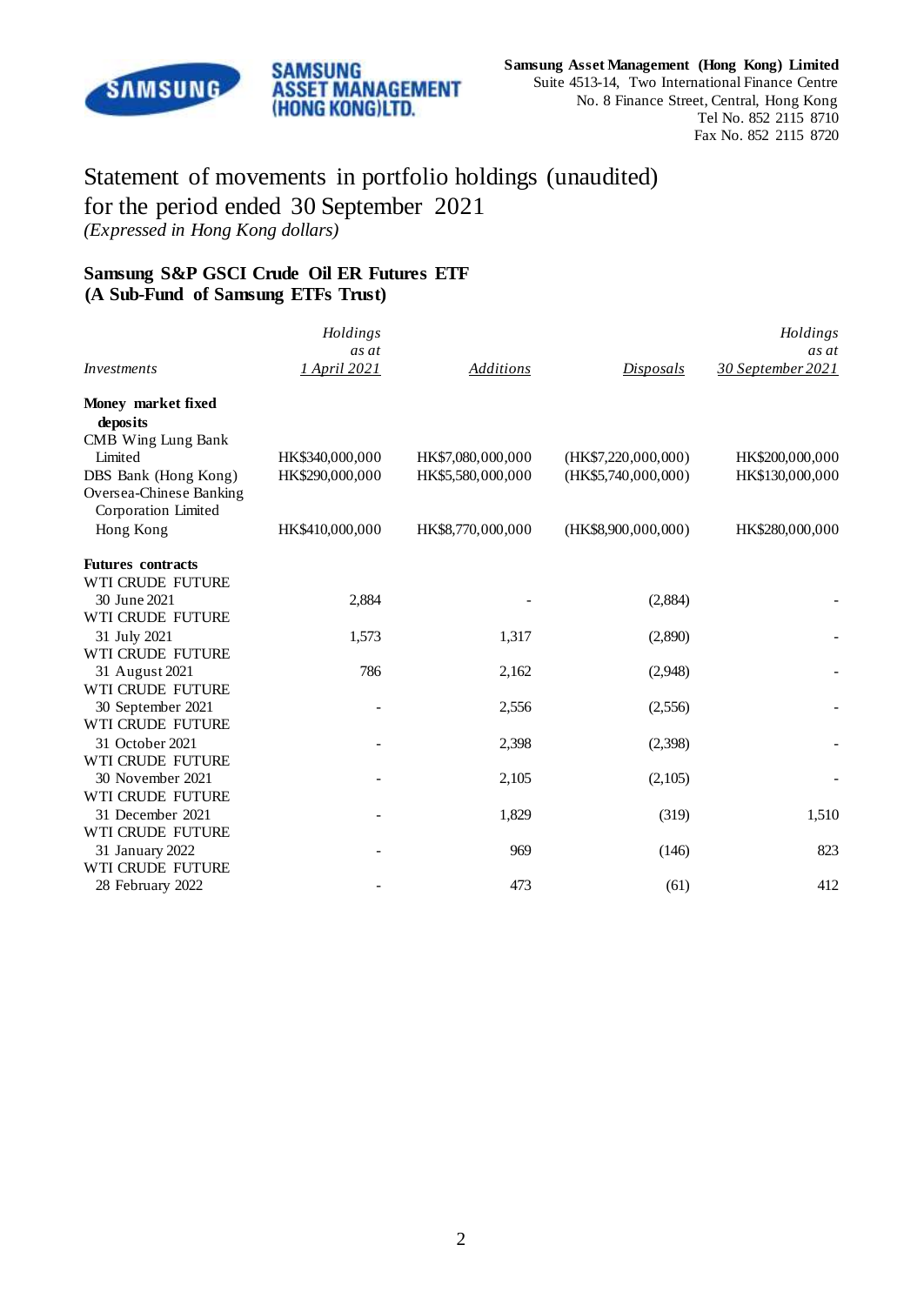

# Details in respect of financial derivative instruments (unaudited) as at 30 September 2021 *(Expressed in Hong Kong dollars)*

## **Samsung S&P GSCI Crude Oil ER Futures ETF (A Sub-Fund of Samsung ETFs Trust)**

SAMSUNG

**ASSET MANAGEMENT** (HONG KONG)LTD.

The financial derivative instruments held by the sub-fund as at 30 September 2021 are summarized below:

#### **Futures contracts**

The details of futures contracts held by the sub-fund as at 30 September 2021 are as follows:

| Description | Underlying assets Counterparty | Fair value |
|-------------|--------------------------------|------------|
|             |                                | HK\$       |

#### Financial assets:

| WTI CRUDE FUTURE 31 December 2021 | WTI Crude Oil | <b>BNP</b> Paribas          | 7,083,495  |
|-----------------------------------|---------------|-----------------------------|------------|
| WTI CRUDE FUTURE 31 December 2021 | WTI Crude Oil | CSC Futures Hong Kong       | 26,646,995 |
| WTI CRUDE FUTURE 31 December 2021 | WTI Crude Oil | Eugene Investment & Futures | 7,438,206  |
| WTI CRUDE FUTURE 31 December 2021 | WTI Crude Oil | Marex Spectron              | 9,495,318  |
| WTI CRUDE FUTURE 31 December 2021 | WTI Crude Oil | Philip Futures              | 3,503,442  |
| WTI CRUDE FUTURE 31 December 2021 | WTI Crude Oil | Samsung Futures Inc.        | 14,693,996 |
| WTI CRUDE FUTURE 31 January 2022  | WTI Crude Oil | <b>BNP</b> Paribas          | 3,652,303  |
| WTI CRUDE FUTURE 31 January 2022  | WTI Crude Oil | CSC Futures Hong Kong       | 15,926,768 |
| WTI CRUDE FUTURE 31 January 2022  | WTI Crude Oil | Eugene Investment & Futures | 4,004,835  |
| WTI CRUDE FUTURE 31 January 2022  | WTI Crude Oil | Marex Spectron              | 5,751,379  |
| WTI CRUDE FUTURE 31 January 2022  | WTI Crude Oil | Philip Futures              | 2,178,800  |
| WTI CRUDE FUTURE 31 January 2022  | WTI Crude Oil | Samsung Futures Inc.        | 9,439,573  |
| WTI CRUDE FUTURE 28 February 2022 | WTI Crude Oil | <b>BNP</b> Paribas          | 1,812,643  |
| WTI CRUDE FUTURE 28 February 2022 | WTI Crude Oil | CSC Futures Hong Kong       | 6,488,908  |
| WTI CRUDE FUTURE 28 February 2022 | WTI Crude Oil | Eugene Investment & Futures | 1,801,899  |
| WTI CRUDE FUTURE 28 February 2022 | WTI Crude Oil | Marex Spectron              | 2,609,110  |
| WTI CRUDE FUTURE 28 February 2022 | WTI Crude Oil | Philip Futures              | 1,044,828  |
| WTI CRUDE FUTURE 28 February 2022 | WTI Crude Oil | Samsung Futures Inc.        | 3,663,281  |
|                                   |               |                             |            |

127,235,779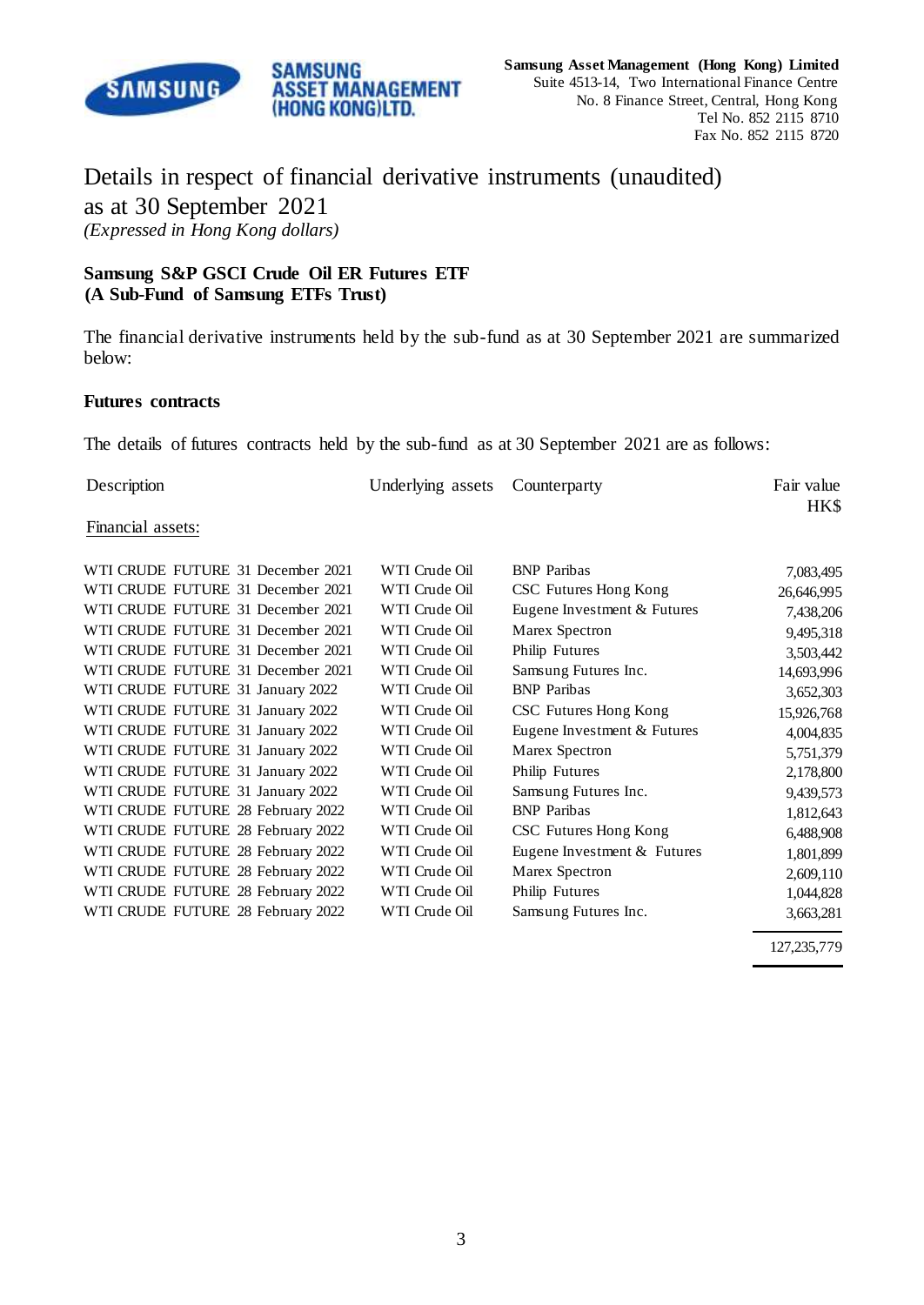

# Statement of financial position (unaudited) as at 30 September 2021 *(Expressed in Hong Kong dollars)*

**SAMSUNG** 

**ASSET MANAGEMENT** (HONG KONG)LTD.

#### **Samsung S&P GSCI Crude Oil ER Futures ETF (A Sub-Fund of Samsung ETFs Trust)**

| 31 March 2021<br>(Audited)      |
|---------------------------------|
|                                 |
|                                 |
| HK\$                            |
|                                 |
|                                 |
| 39,427,056                      |
| 1,459                           |
| 444,660,986                     |
| 4,500                           |
| 1,040,000,000                   |
| 1,016,395,192                   |
| 2,540,489,193<br>-------------- |
|                                 |
|                                 |
| 83,497,300                      |
| 31,317,600                      |
| 1,568,449                       |
| 193,532                         |
| 461,928                         |
| 117,038,809                     |
|                                 |
| 2,423,450,384                   |
|                                 |
| 619,000,000                     |
| 3.9151                          |
|                                 |

Note: The semi-annual report of the sub-fund has been prepared in accordance with the same accounting policies adopted in the annual financial statements of Samsung ETFs Trust for the year ended 31 March 2021.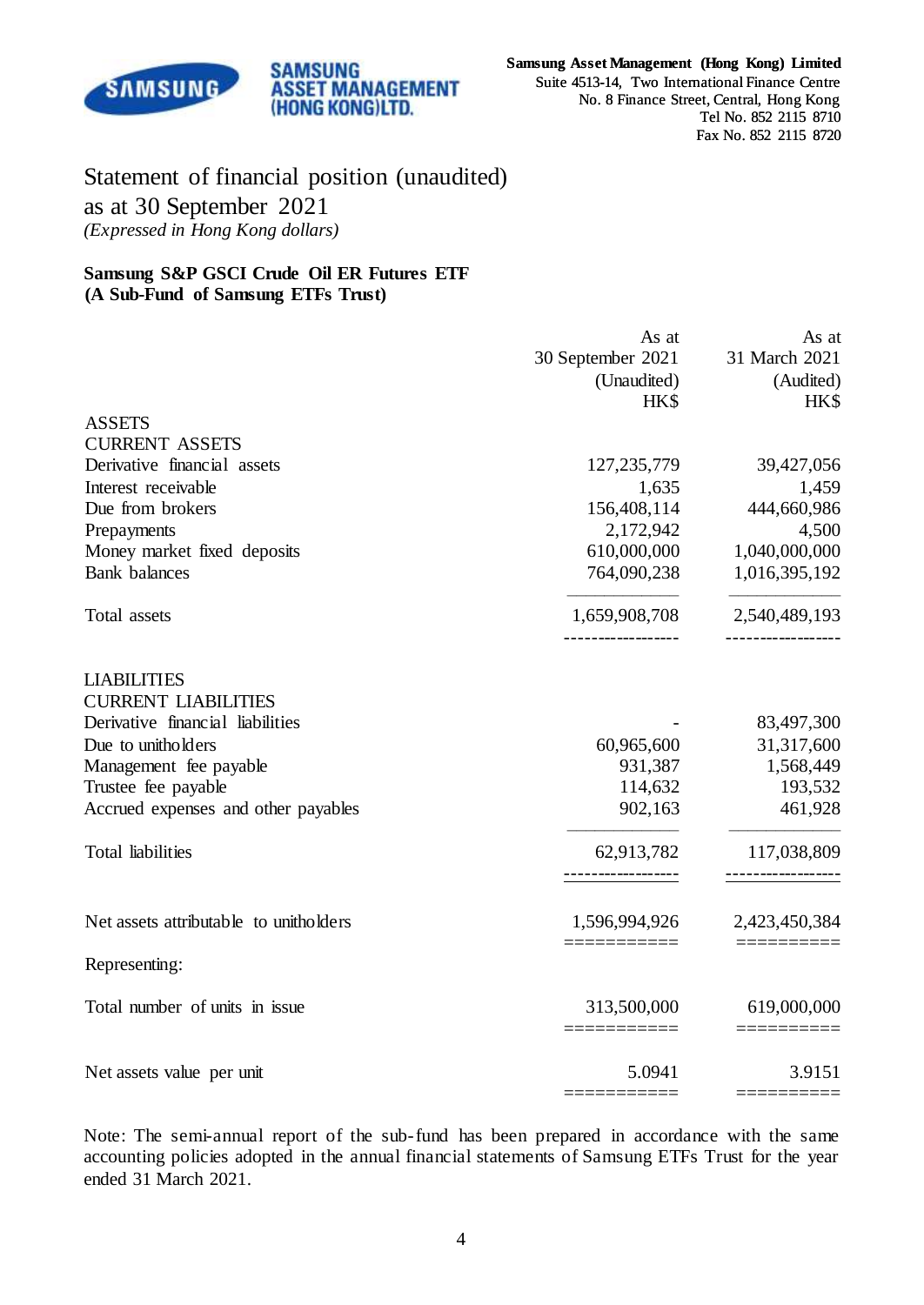

# Statement of comprehensive income (unaudited) for the period ended 30 September 2021 *(Expressed in Hong Kong dollars)*

**SAMSUNG** 

**ASSET MANAGEMENT** (HONG KONG)LTD.

### **Samsung S&P GSCI Crude Oil ER Futures ETF (A Sub-Fund of Samsung ETFs Trust)**

|                                                                                                                                             | Period from<br>1 April 2021<br>to 30 September<br>2021 | Period from<br>1 April 2020<br>to 30 September<br>2020 |
|---------------------------------------------------------------------------------------------------------------------------------------------|--------------------------------------------------------|--------------------------------------------------------|
|                                                                                                                                             | (Unaudited)<br>HK\$                                    | (Unaudited)<br>HK\$                                    |
| <b>INCOME</b>                                                                                                                               |                                                        |                                                        |
| Bank interest income                                                                                                                        | 275,242                                                | 3,352,114                                              |
| Net gain (loss) on derivative financial instruments                                                                                         | 588,867,633                                            | (1,867,090,231)                                        |
| Net foreign exchange loss                                                                                                                   | (666, 121)                                             | (4, 562, 346)                                          |
| Net gain (loss)                                                                                                                             | 588,476,754                                            | (1,868,300,463)                                        |
| <b>EXPENSES</b>                                                                                                                             |                                                        |                                                        |
| Management fee Note 1                                                                                                                       | (6,949,665)                                            | (13,219,710)                                           |
| Trustee fee Note 2                                                                                                                          | (855, 342)                                             | (1,627,040)                                            |
| Safe custody and bank charges Note 2                                                                                                        | (5,286)                                                | (8,984)                                                |
| Audit fee                                                                                                                                   | (57, 282)                                              | (64, 032)                                              |
| Legal fee                                                                                                                                   | (286,313)                                              |                                                        |
| Accounting and professional fees Note 2                                                                                                     | (35, 196)                                              | (35,196)                                               |
| Listing fees                                                                                                                                | (7,520)                                                | (7,520)                                                |
| Brokerage and other transaction fees Note 2                                                                                                 | (1,267,102)                                            | (6,875,098)                                            |
| Interest expense, net                                                                                                                       | (87, 217)                                              | (1,295,912)                                            |
| Other operating expenses Note 2                                                                                                             | (884,064)                                              | (163, 163)                                             |
|                                                                                                                                             | (10, 434, 987)                                         | (23, 296, 655)                                         |
| GAIN (LOSS) AND TOTAL COMPREHENSIVE<br>INCOME (EXPENSE) FOR THE PERIOD,<br>REPRESENTING CHANGE IN NET ASSETS<br>ATTRIBUTABLE TO UNITHOLDERS |                                                        |                                                        |
| RESULTING FROM OPERATIONS                                                                                                                   | 578,041,767                                            | (1,891,597,118)                                        |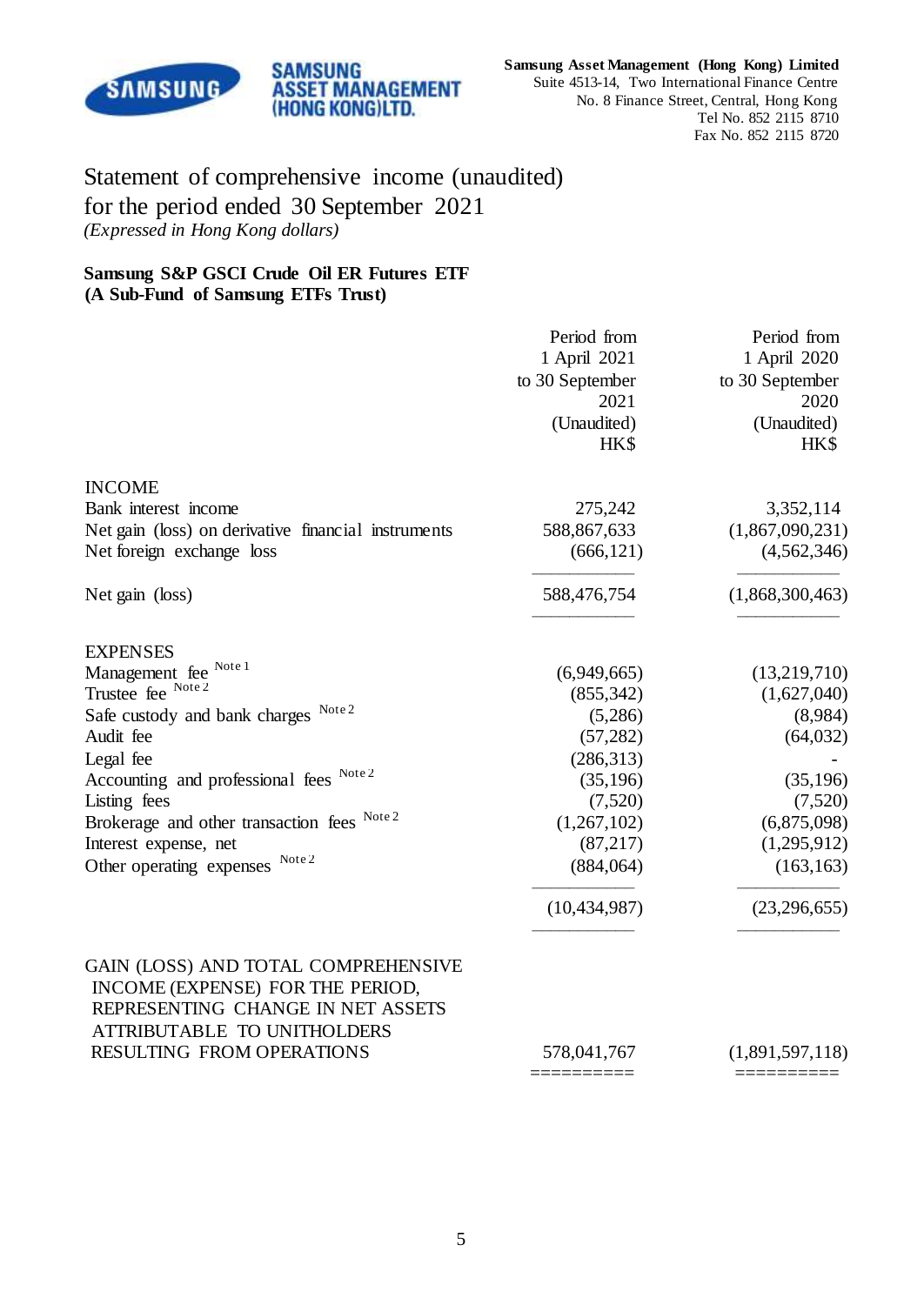

Statement of comprehensive income (unaudited) (continued) for the period ended 30 September 2021 *(Expressed in Hong Kong dollars)*

**ASSET MANAGEMENT** (HONG KONG)LTD.

## **Samsung S&P GSCI Crude Oil ER Futures ETF (A Sub-Fund of Samsung ETFs Trust)**

SAMSUNG

- Note 1: During the period ended 30 September 2021 and 2020, other than Management fees that were paid to the Manager, no other amounts paid to the Manager/connected person of Manager.
- Note 2: During the period ended 30 September 2021 and 2020, other than Trustee fee, Accounting and professional fees that paid to the Trustee or its Connected persons, other respective amounts paid to the Trustee or its Connected persons were as follows:

|                                      | Period from          | Period from          |
|--------------------------------------|----------------------|----------------------|
|                                      | 1 April 2021         | 1 April 2020         |
|                                      | to 30 September 2021 | to 30 September 2020 |
|                                      | (Unaudited)          | (Unaudited)          |
|                                      | HK\$                 | HK\$                 |
| Safe custody and bank charges        |                      | (200)                |
| Brokerage and other transaction fees | (15,600)             | (24,960)             |
| Other operating expenses             | (6,280)              | (15,040)             |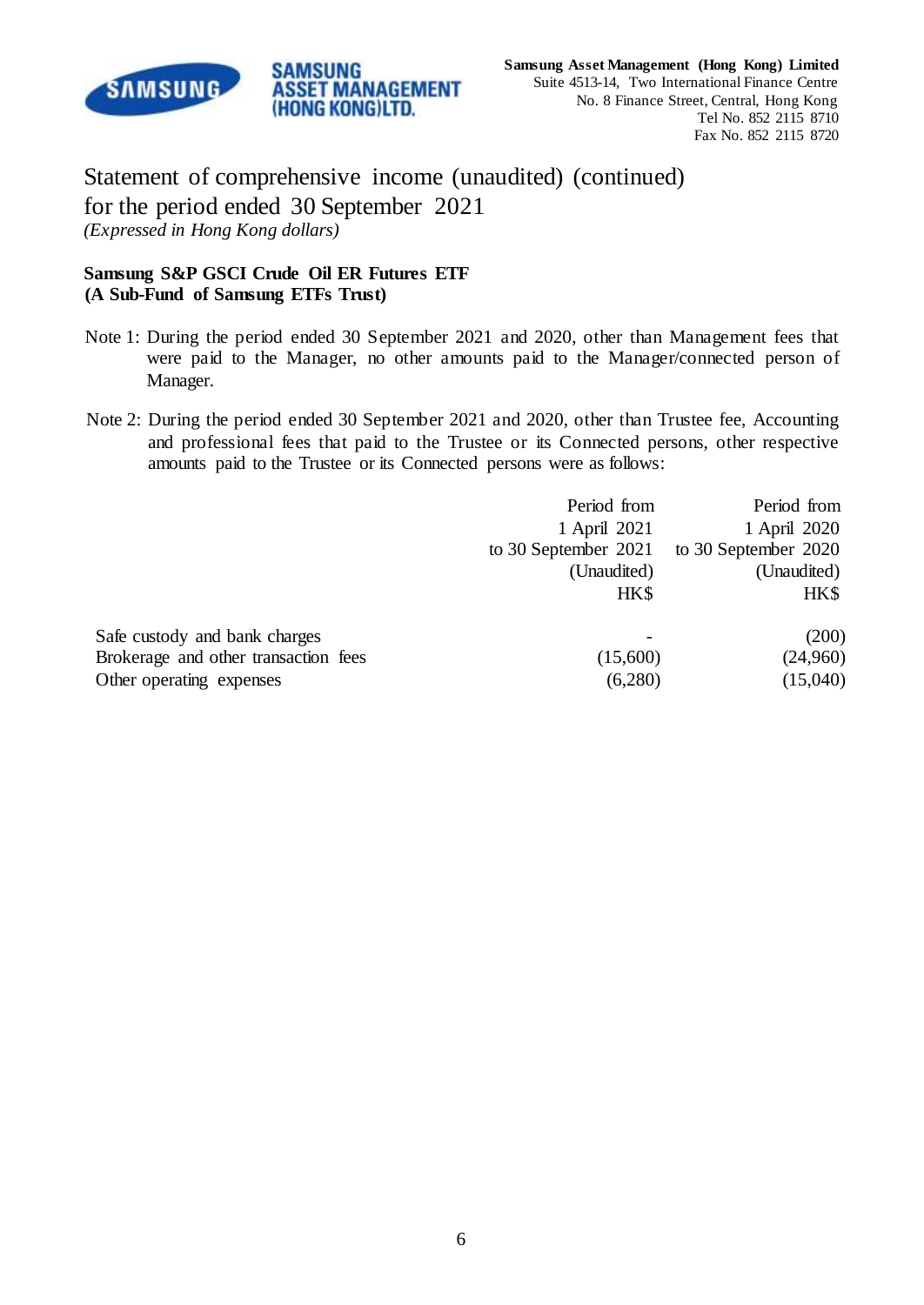

# Statement of changes in net assets attributable to unitholders (unaudited) for the period ended 30 September 2021 *(Expressed in Hong Kong dollars)*

## **Samsung S&P GSCI Crude Oil ER Futures ETF (A Sub-Fund of Samsung ETFs Trust)**

**SAMSUNG** 

**ASSET MANAGEMENT** (HONG KONG)LTD.

|                                                   | Period from<br>1 April 2021<br>to 30 September 2021<br>(Unaudited)<br>HK\$ | Period from<br>1 April 2020<br>to 30 September 2020<br>(Unaudited)<br>HK\$ |
|---------------------------------------------------|----------------------------------------------------------------------------|----------------------------------------------------------------------------|
| Balance as at 31 March                            | 2,423,450,384                                                              | 1,480,509,630                                                              |
| Profit (loss) and total comprehensive income      |                                                                            |                                                                            |
| (expense) for the period                          | 578,041,767                                                                | (1,891,597,118)                                                            |
| Subscription of units                             | 108,318,600                                                                | 6,467,734,375                                                              |
| Redemption of units                               | (1,512,815,825)                                                            | (2,835,339,050)                                                            |
|                                                   | (1,404,497,225)                                                            | 3,632,395,325                                                              |
| Balance as at 30 September                        | 1,596,994,926                                                              | 3,221,307,837                                                              |
|                                                   | Period from                                                                | Period from                                                                |
|                                                   | 1 April 2021<br>to 30 September 2021                                       | 1 April 2020<br>to 30 September 2020                                       |
|                                                   | (Unaudited)                                                                | (Unaudited)                                                                |
|                                                   | Units                                                                      | Units                                                                      |
| Number of units in issue at the beginning of the  |                                                                            |                                                                            |
| period                                            | 619,000,000                                                                | 348,500,000                                                                |
| Units issued                                      | 24,000,000                                                                 | 1,892,250,000                                                              |
| Units redeemed                                    | (329,500,000)                                                              | (1,058,500,000)                                                            |
| Number of units in issue at the end of the period | 313,500,000                                                                | 1,182,250,000                                                              |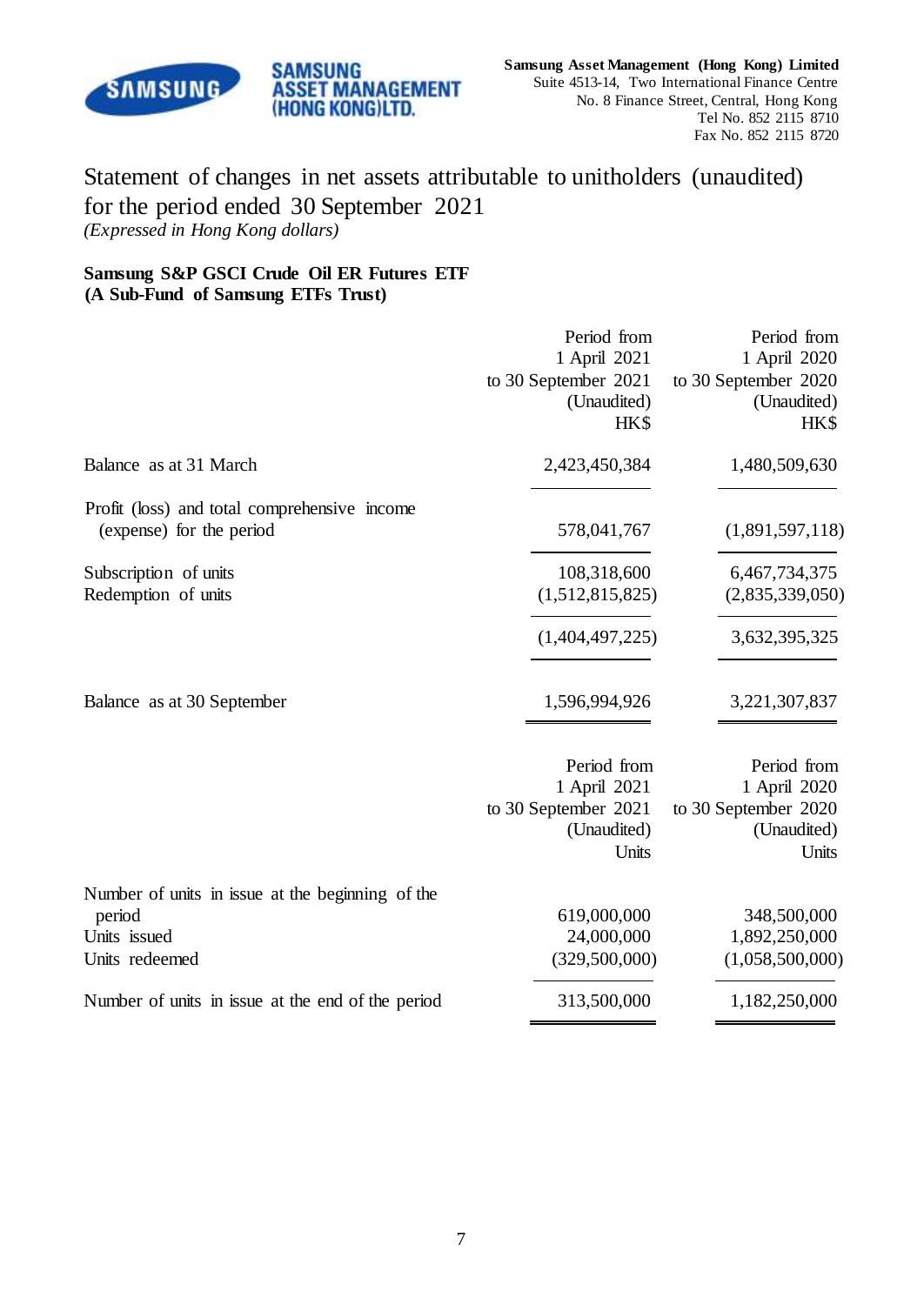

**Samsung Asset Management (Hong Kong) Limited** Suite 4513-14, Two International Finance Centre No. 8 Finance Street, Central, Hong Kong Tel No. 852 2115 8710 Fax No. 852 2115 8720

# Statement of cash flows (unaudited) for the period ended 30 September 2021 *(Expressed in Hong Kong dollars)*

## **Samsung S&P GSCI Crude Oil ER Futures ETF (A Sub-Fund of Samsung ETFs Trust)**

|                                                                          | Period from<br>1 April 2021<br>to 30 September 2021<br>(Unaudited)<br>HK\$ | Period from<br>1 April 2020<br>to 30 September 2020<br>(Unaudited)<br>HK\$ |
|--------------------------------------------------------------------------|----------------------------------------------------------------------------|----------------------------------------------------------------------------|
| OPERATING ACTIVITIES                                                     |                                                                            |                                                                            |
| Profit (loss) and total comprehensive income (expense) for the<br>period | 578,041,767                                                                | (1,891,597,118)                                                            |
| Adjustments for:                                                         |                                                                            |                                                                            |
| Bank interest income<br>Interest expense                                 | (275, 242)<br>87,217                                                       | (3,352,114)<br>1,295,912                                                   |
| Operating cash flows before movements in working capital                 | 577,853,742                                                                | (1,893,653,320)                                                            |
| Increase in derivative financial assets                                  | (87,808,723)                                                               | (287, 397, 745)                                                            |
| Decrease in due from a brokers                                           | 288,252,872                                                                | 144,682,326                                                                |
| (Increase) decrease in prepayments                                       | (2,168,442)                                                                | 77,717                                                                     |
| Decrease (increase) in money market fixed deposits                       | 430,000,000                                                                | (1,240,000,000)                                                            |
| Decrease in derivative financial liabilities                             | (83, 497, 300)                                                             | (208, 200, 511)                                                            |
| (Decrease) increase in management fee payable                            | (637,062)                                                                  | 1,673,465                                                                  |
| (Decrease) increase in trustee fee payable                               | (78,900)                                                                   | 189,457                                                                    |
| (Increase) decrease in accrued expenses and other payables               | 440,235                                                                    | (125, 552)                                                                 |
| Cash from (used in) operations                                           | 1,122,356,422                                                              | (3,482,754,163)                                                            |
| Bank interest received                                                   | 275,066                                                                    | 3,372,660                                                                  |
| Interest paid                                                            | (87, 217)                                                                  | (1,295,912)                                                                |
| NET CASH FROM (USED IN) OPERATING ACTIVITIES                             | 1,122,544,271                                                              | (3,480,677,415)                                                            |
| FINANCING ACTIVITIES                                                     |                                                                            |                                                                            |
| Proceeds from subscription of units                                      | 108,318,600                                                                | 7,029,390,395                                                              |
| Payments on redemption of units                                          | (1,483,167,825)                                                            | (2,795,377,050)                                                            |
| NET CASH (USED IN) FROM FINANCING ACTIVITIES                             | (1,374,849,225)                                                            | 4,234,013,345                                                              |
| NET (DECREASE) INCREASE IN CASH AND CASH                                 |                                                                            |                                                                            |
| <b>EQUIVALENTS</b>                                                       | (252, 304, 954)                                                            | 753,335,930                                                                |
| CASH AND CASH EQUIVALENTS AT THE BEGINNING OF<br>THE PERIOD              | 1,016,395,192                                                              | 243,590,999                                                                |
| CASH AND CASH EQUIVALENTS AT THE END OF THE<br><b>PERIOD</b>             | 764,090,238                                                                | 996,926,929                                                                |
| Analysis of balance of cash and cash equivalents<br>Bank balance         | 764,090,238                                                                | 996,926,929                                                                |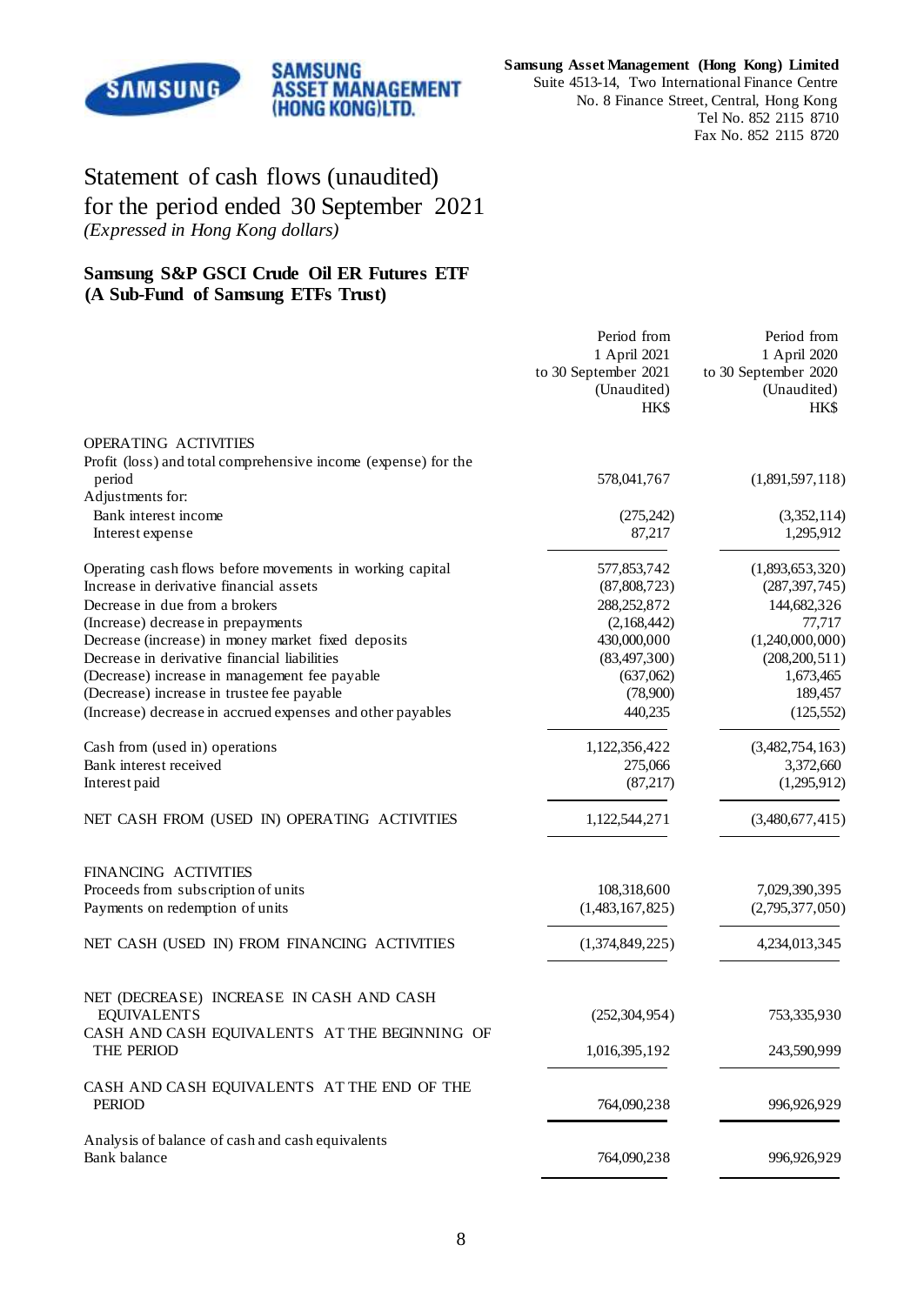

## **Samsung S&P GSCI Crude Oil ER Futures ETF (A Sub-Fund of Samsung ETFs Trust)**

Distribution disclosure (unaudited) for the period from 1 April 2021 to 30 September 2021 *(Expressed in Hong Kong dollars)*

For the period from 1 April 2021 to 30 September 2021, no distributions were made to the unitholders of the Sub-Fund.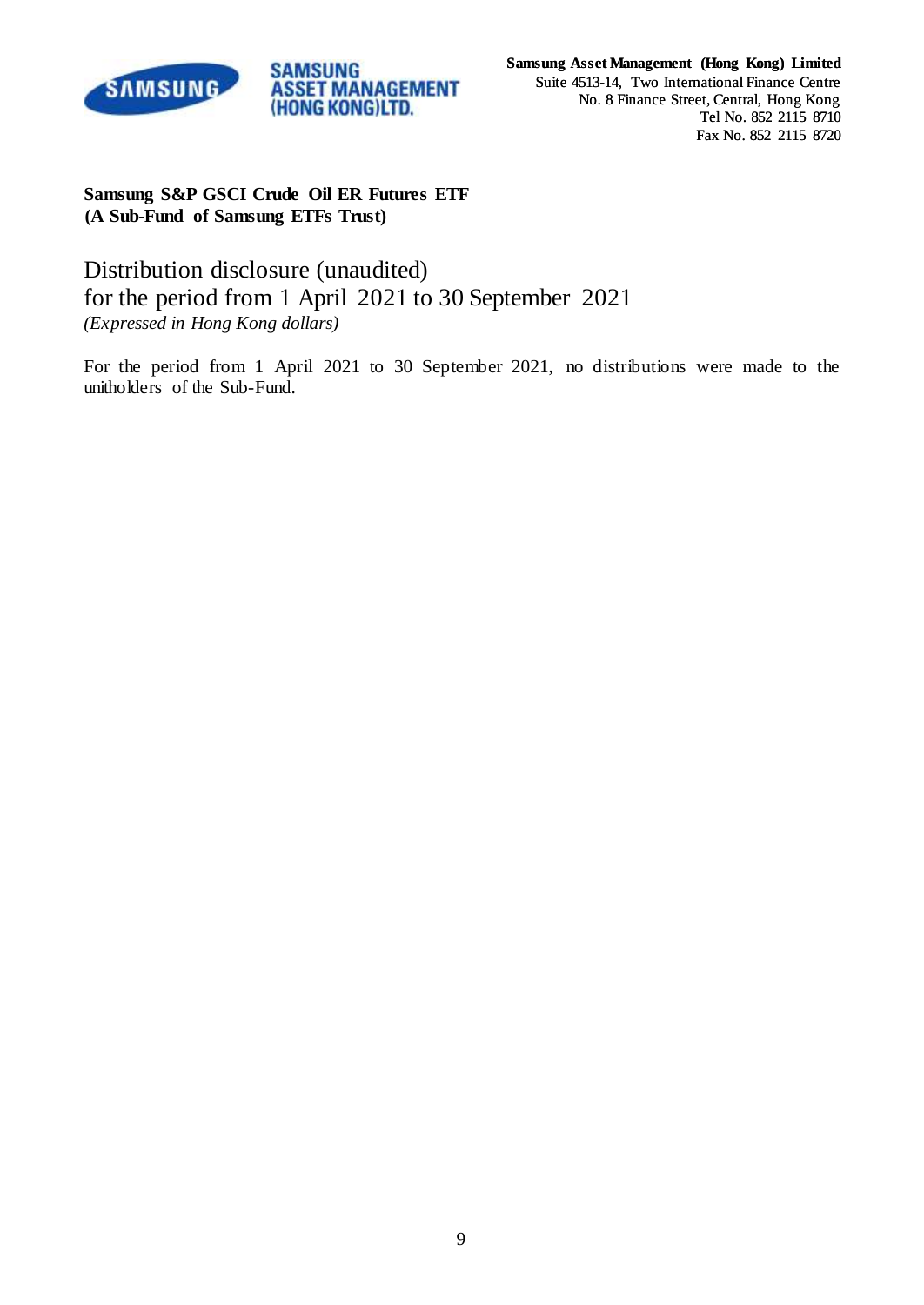

## **Samsung S&P GSCI Crude Oil ER Futures ETF (A Sub-Fund of Samsung ETFs Trust)**

**SAMSUNG** 

**ASSET MANAGEMENT** (HONG KONG)LTD.

Performance of the underlying index and the sub-funds (Unaudited) for the period from 1 April 2021 to 30 September 2021 *(Expressed in Hong Kong dollars)*

|                                                       | Performance<br>$\%$ |
|-------------------------------------------------------|---------------------|
| Sub-Fund<br>Samsung S&P GSCI Crude Oil ER Futures ETF | 30.11%              |
| <b>Index</b>                                          |                     |

S&P GSCI Crude Oil Multiple Contract 55/30/15 1M/2M/3M (USD) ER Index 30.98%

Source: Unit-prices are provided by HSBC Institutional Trust Services (Asia) Limited. The performance information of the Sub-Fund is provided by the Manager. Index information is provided by The New York Mercantile Exchange.

Investors should note that all investment involves risks (including the possibility of loss of the capital invested), prices of fund units may go up as well as down and past performance is not indicative of future performance. Investors should read the relevant fund's offering documents (including the full text of the risk factors stated therein) in detail before making any investment decision.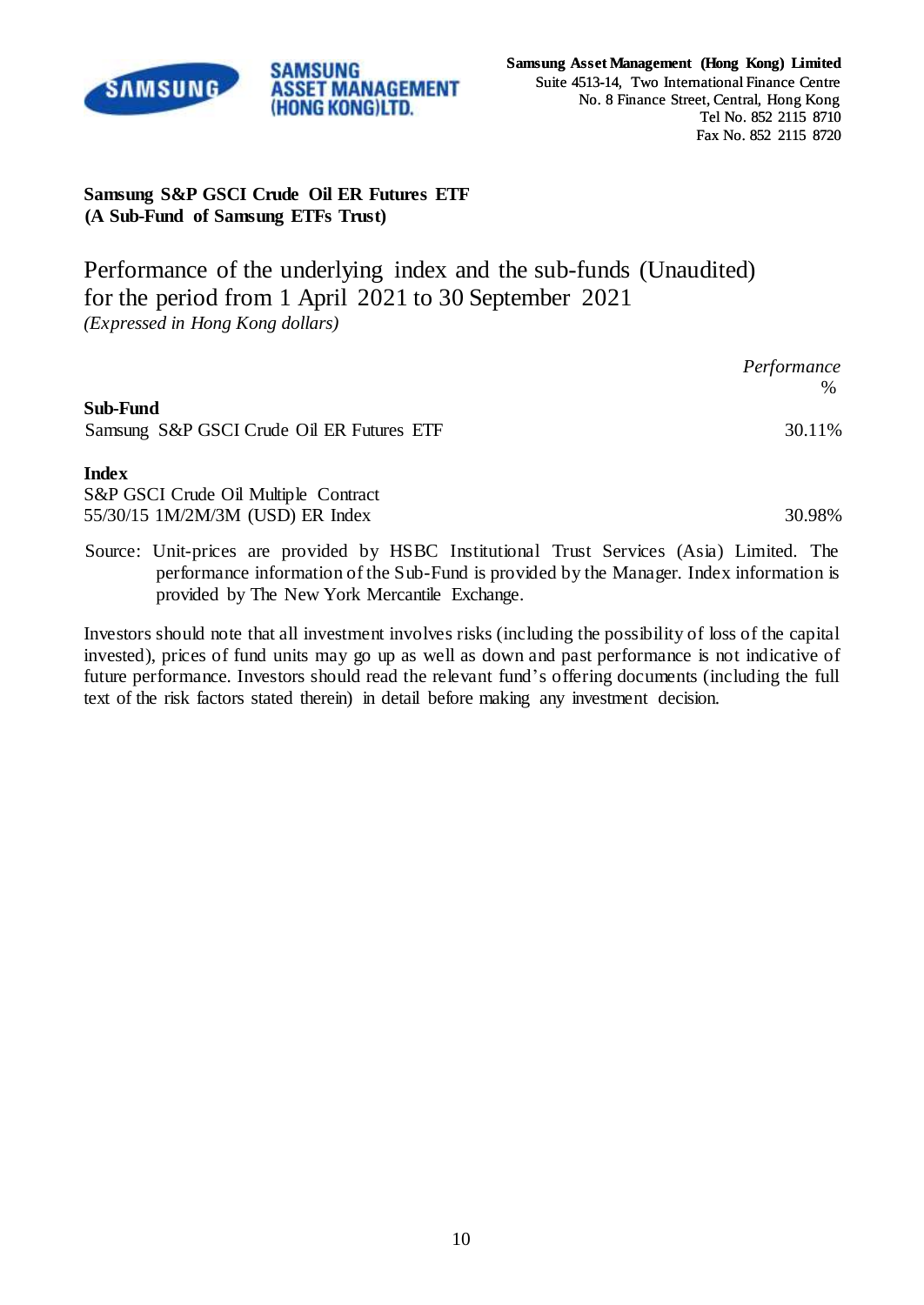

## **Samsung S&P GSCI Crude Oil ER Futures ETF (A Sub-Fund of Samsung ETFs Trust)**

SAMSUNG

(HONG KONG)LTD.

Underlying index constituent stocks disclosure (unaudited) as at 30 September 2021

The following are those constituent stocks that accounted for more than 10% of the weighting of the S&P GSCI Crude Oil Multiple Contract 55/30/15 1M/2M/3M (USD) ER Index.

| Constituent Stock                      | Weighting of the Index $(\%)$ |
|----------------------------------------|-------------------------------|
| WTI Crude Oil Futures 31 December 2021 | 55%                           |
| WTI Crude Oil Futures 31 January 2022  | 30%                           |
| WTI Crude Oil Futures 28 February 2022 | 15%                           |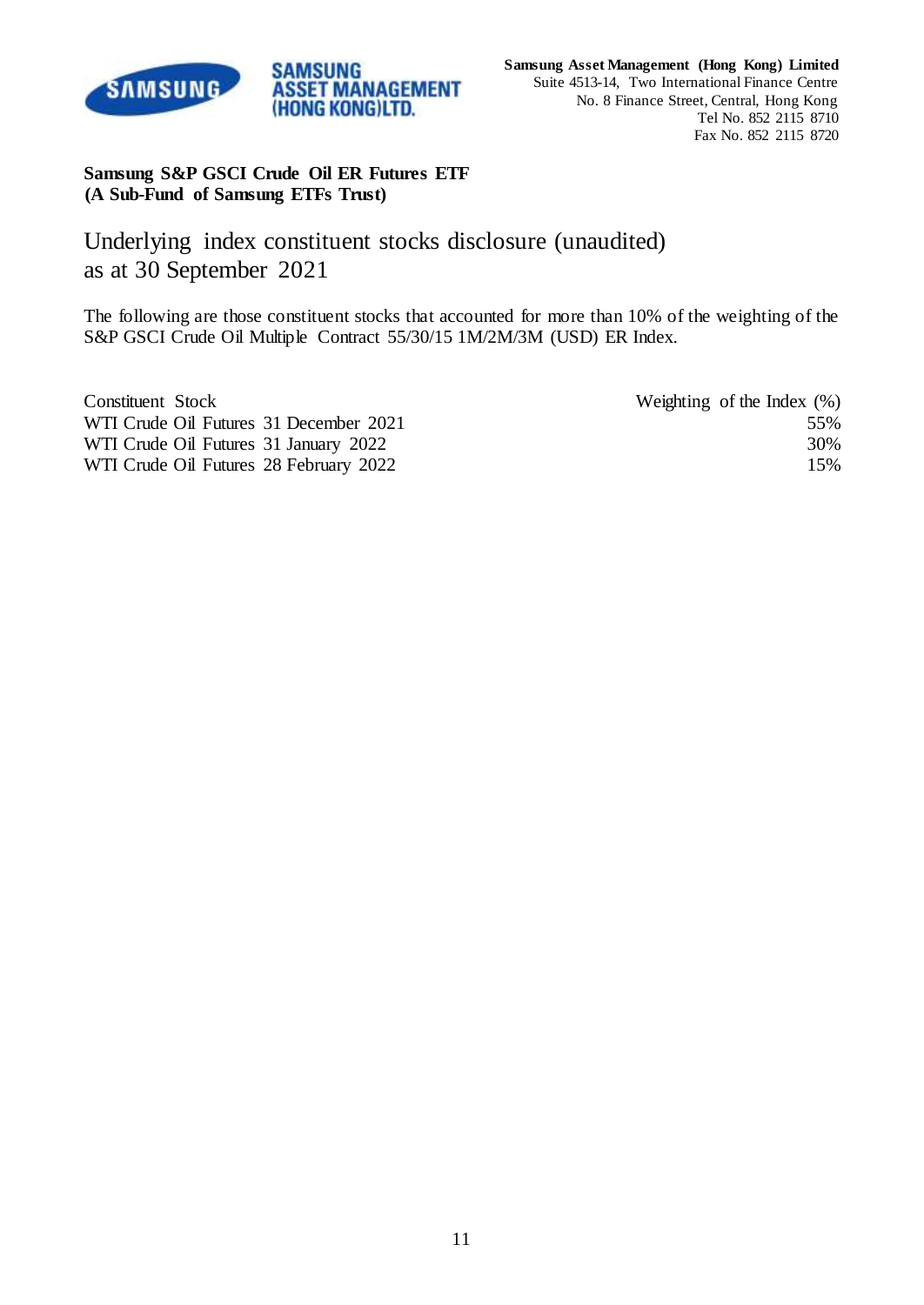

#### **Samsung Asset Management (Hong Kong) Limited**

Suite 4513-14, Two International Finance Centre No. 8 Finance Street, Central, Hong Kong Tel No. 852 2115 8710 Fax No. 852 2115 8720

# Investment portfolio (unaudited) as at 30 September 2021 *(Expressed in United States dollars)*

**SAMSUNG** 

**ASSET MANAGEMENT** (HONG KONG)LTD.

### **Samsung NYSE FANG+ ETF (A Sub-Fund of Samsung ETFs Trust)**

| Listed equities (100.04%)                         | Holding<br>shares/units | Market value<br>US\$   | % of total<br>net assets<br>attributable<br>to unitholders |
|---------------------------------------------------|-------------------------|------------------------|------------------------------------------------------------|
| China                                             |                         |                        |                                                            |
| Alibaba Grp Adr                                   | 10,530                  | 1,558,966              | 9.67                                                       |
| Baidu Inc Adr                                     | 10,410                  | 1,600,538              | 9.92                                                       |
|                                                   |                         | 3,159,504              | 19.59                                                      |
| <b>United States</b>                              |                         |                        |                                                            |
| Alphabet Inc A                                    | 570                     | 1,523,906              | 9.45                                                       |
| Amazon Com Inc                                    | 480                     | 1,576,819              | 9.78                                                       |
| Apple Inc                                         | 11,550                  | 1,634,325              | 10.13                                                      |
| Facebook Inc A                                    | 4,620                   | 1,567,982              | 9.72                                                       |
| Netflix Inc                                       | 2,850                   | 1,739,469              | 10.79                                                      |
| Nvidia Corp                                       | 7,620                   | 1,578,559              | 9.79                                                       |
| Tesla Inc<br>Twitter Inc                          | 2,220<br>27,030         | 1,721,566<br>1,632,342 | 10.67<br>10.12                                             |
|                                                   |                         | 12,974,968             | 80.45                                                      |
|                                                   |                         |                        |                                                            |
| <b>Total investments</b><br>Other net liabilities |                         | 16,134,472<br>(6,790)  | 100.04<br>(0.04)                                           |
| Net assets attributable to unitholders            |                         | 16,127,682             | 100.00                                                     |
| Total investments, at cost                        |                         | 15,295,221             |                                                            |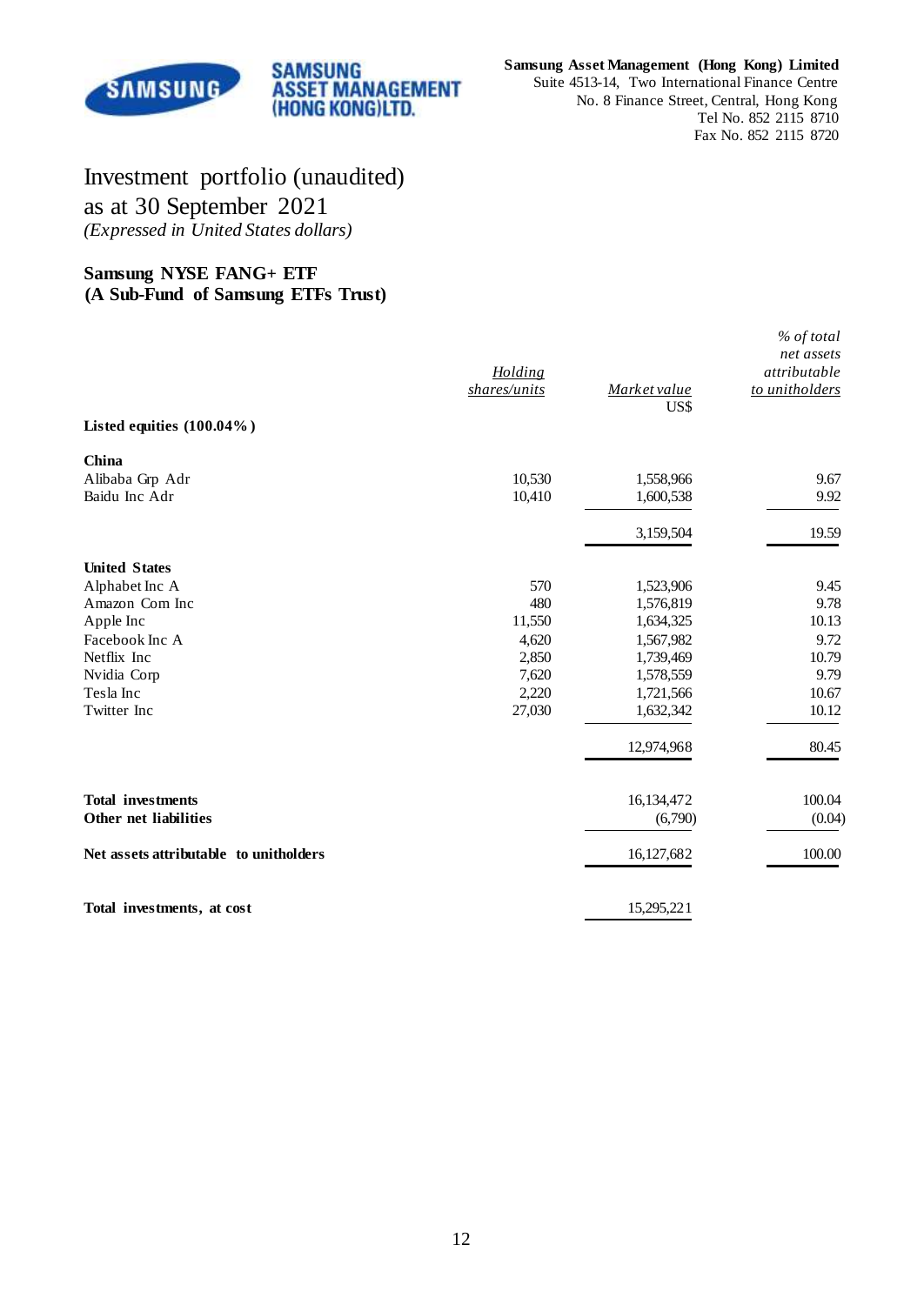

# Statement of movements in portfolio holdings (unaudited) for the period from 17 May 2021 (date of commencement of operations) to 30 September 2021 *(Expressed in United States dollars)*

## **Samsung NYSE FANG+ ETF (A Sub-Fund of Samsung ETFs Trust)**

| <i>Investments</i>     | Holdings<br>as at<br>17 May 2021<br>$\int$ date of<br>commencement of<br><i><u><b>operations</b></u></i> | <b>Additions</b> | <u>Disposals</u> | <b>Bonus/Splits/</b><br><b>Factor</b><br>Adjustment/<br><u>Maturity)</u> | Holdings<br>as at<br>30 September<br><u>2021</u> |
|------------------------|----------------------------------------------------------------------------------------------------------|------------------|------------------|--------------------------------------------------------------------------|--------------------------------------------------|
| <b>Listed equities</b> |                                                                                                          |                  |                  |                                                                          |                                                  |
| China                  |                                                                                                          |                  |                  |                                                                          |                                                  |
| Alibaba Grp Adr        |                                                                                                          | 10,981           | (451)            |                                                                          | 10,530                                           |
| Baidu Inc Adr          |                                                                                                          | 10,941           | (531)            |                                                                          | 10,410                                           |
| <b>United States</b>   |                                                                                                          |                  |                  |                                                                          |                                                  |
| Alphabet Inc A         | $\overline{\phantom{a}}$                                                                                 | 818              | (248)            |                                                                          | 570                                              |
| Amazon Com Inc         |                                                                                                          | 539              | (59)             |                                                                          | 480                                              |
| Apple Inc              |                                                                                                          | 13,482           | (1,932)          |                                                                          | 11,550                                           |
| Facebook Inc A         |                                                                                                          | 5,555            | (935)            |                                                                          | 4,620                                            |
| Netflix Inc            | $\qquad \qquad \blacksquare$                                                                             | 3,348            | (498)            |                                                                          | 2,850                                            |
| Nvidia Corp            |                                                                                                          | 3,324            | (1,881)          | 6,177                                                                    | 7,620                                            |
| Tesla Inc              |                                                                                                          | 2,706            | (486)            |                                                                          | 2,220                                            |
| Twitter Inc            |                                                                                                          | 28,869           | (1,839)          |                                                                          | 27,030                                           |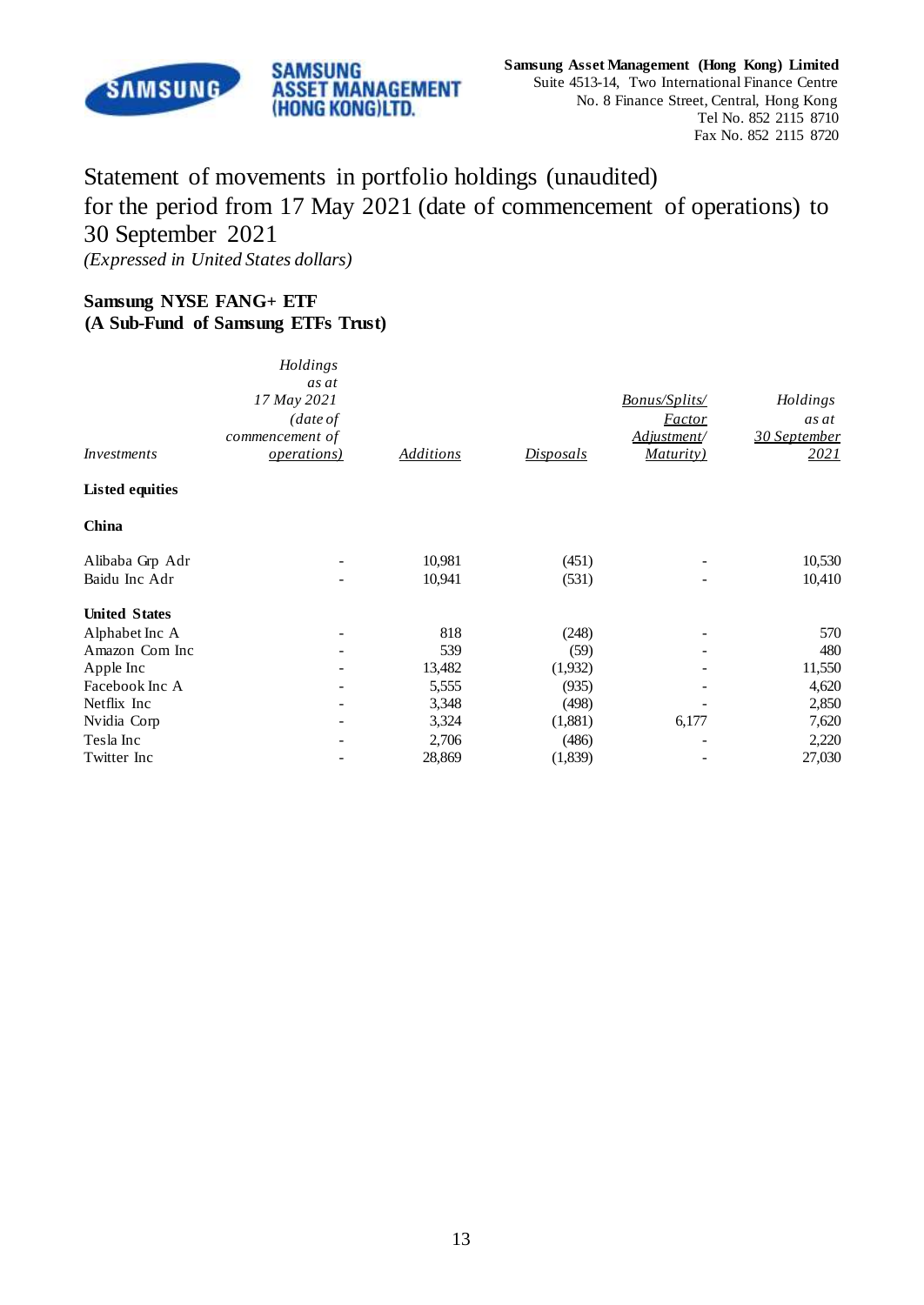

# Statement of financial position (unaudited) as at 30 September 2021 *(Expressed in United States dollars)*

SAMSUNG

**ASSET MANAGEMENT** (HONG KONG)LTD.

### **Samsung NYSE FANG+ ETF (A Sub-Fund of Samsung ETFs Trust)**

|                                                       | As at<br>30 September 2021<br>(Unaudited)<br>US\$ |
|-------------------------------------------------------|---------------------------------------------------|
| <b>ASSETS</b>                                         |                                                   |
| <b>CURRENT ASSETS</b>                                 |                                                   |
| Financial assets at fair value through profit or loss | 16,134,472                                        |
| <b>Bank</b> balances                                  | 216,823                                           |
| Total assets                                          | 16,351,295                                        |
|                                                       |                                                   |
| <b>LIABILITIES</b>                                    |                                                   |
| <b>CURRENT LIABILITIES</b>                            |                                                   |
| Management fee payable                                | 9,034                                             |
| Trustee fee payable                                   | 1,480                                             |
| Accrued expenses and other payables                   | 213,099                                           |
| Total liabilities                                     | 223,613                                           |
|                                                       | ---------                                         |
| Net assets attributable to unitholders                | 16,127,682                                        |
|                                                       |                                                   |
| Representing:                                         |                                                   |
| Total number of units in issue                        | 6,000,000                                         |
|                                                       |                                                   |
| Net assets value per unit                             | 2.6879                                            |
|                                                       |                                                   |

Note: The semi-annual report of the sub-fund has been prepared in accordance with the same accounting policies adopted in the annual financial statements of Samsung ETFs Trust for the year ended 31 March 2021.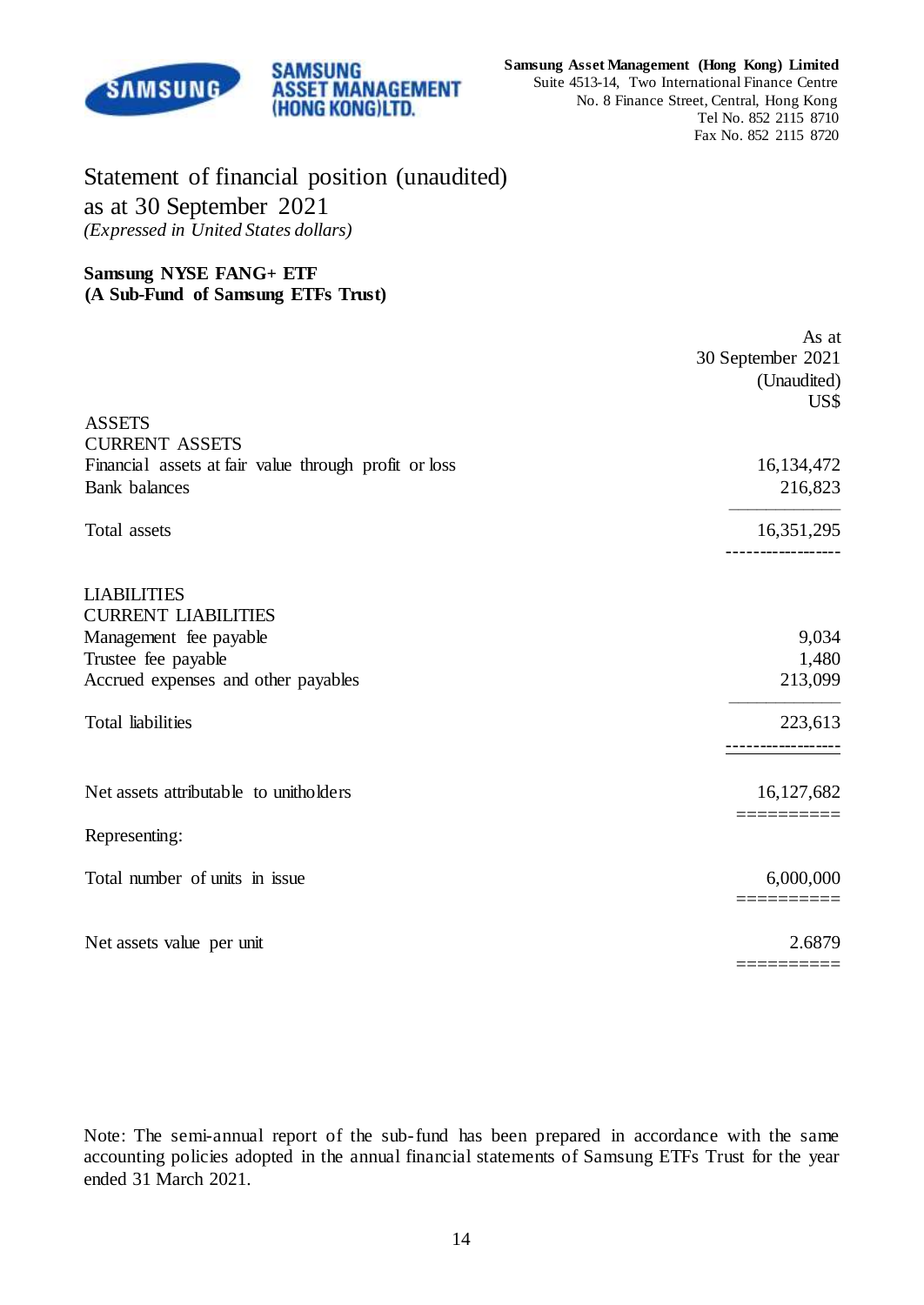

==========

# Statement of comprehensive income (unaudited) for the period ended 30 September 2021 *(Expressed in United States dollars)*

**SAMSUNG** 

**ASSET MANAGEMENT** (HONG KONG)LTD.

### **Samsung NYSE FANG+ ETF (A Sub-Fund of Samsung ETFs Trust)**

|                                                    | Period from<br>17 May 2021<br>(date of<br>commencement of<br>operations)<br>to 30 September 2021<br>(Unaudited) |
|----------------------------------------------------|-----------------------------------------------------------------------------------------------------------------|
|                                                    | US\$                                                                                                            |
| <b>INCOME</b>                                      |                                                                                                                 |
| Bank interest income                               |                                                                                                                 |
| Dividend income                                    | 3,352                                                                                                           |
| Net gain on financial assets at fair value through |                                                                                                                 |
| profit or loss                                     | 1,215,220<br>12                                                                                                 |
| Net foreign exchange gain                          |                                                                                                                 |
| Net gain                                           | 1,218,586                                                                                                       |
| <b>EXPENSES</b>                                    |                                                                                                                 |
| Management fee Note 1                              | (37,252)                                                                                                        |
| Trustee fee Note 2                                 | (6,560)                                                                                                         |
| Safe custody and bank charges Note 2               | (782)                                                                                                           |
| Audit fee                                          | (4,848)                                                                                                         |
| Accounting and professional fees Note 2            | (2,703)                                                                                                         |
| Establishment cost                                 | (193,549)                                                                                                       |
| Listing fees                                       | (703)                                                                                                           |
| Brokerage and other transaction fees Note 2        | (5,577)                                                                                                         |
| Other operating expenses Note 2                    | (15,284)                                                                                                        |
| Total operating expenses                           | (267, 258)                                                                                                      |
| Net profit before taxation                         | 951,328                                                                                                         |
| Withholding tax on dividend                        | (1,006)                                                                                                         |
| <b>GAIN AFTER TAX AND TOTAL</b>                    |                                                                                                                 |
| COMPREHENSIVE INCOME FOR THE PERIOD,               |                                                                                                                 |
| REPRESENTING CHANGE IN NET ASSETS                  |                                                                                                                 |
| ATTRIBUTABLE TO UNITHOLDERS                        |                                                                                                                 |
| RESULTING FROM OPERATIONS                          | 950,322                                                                                                         |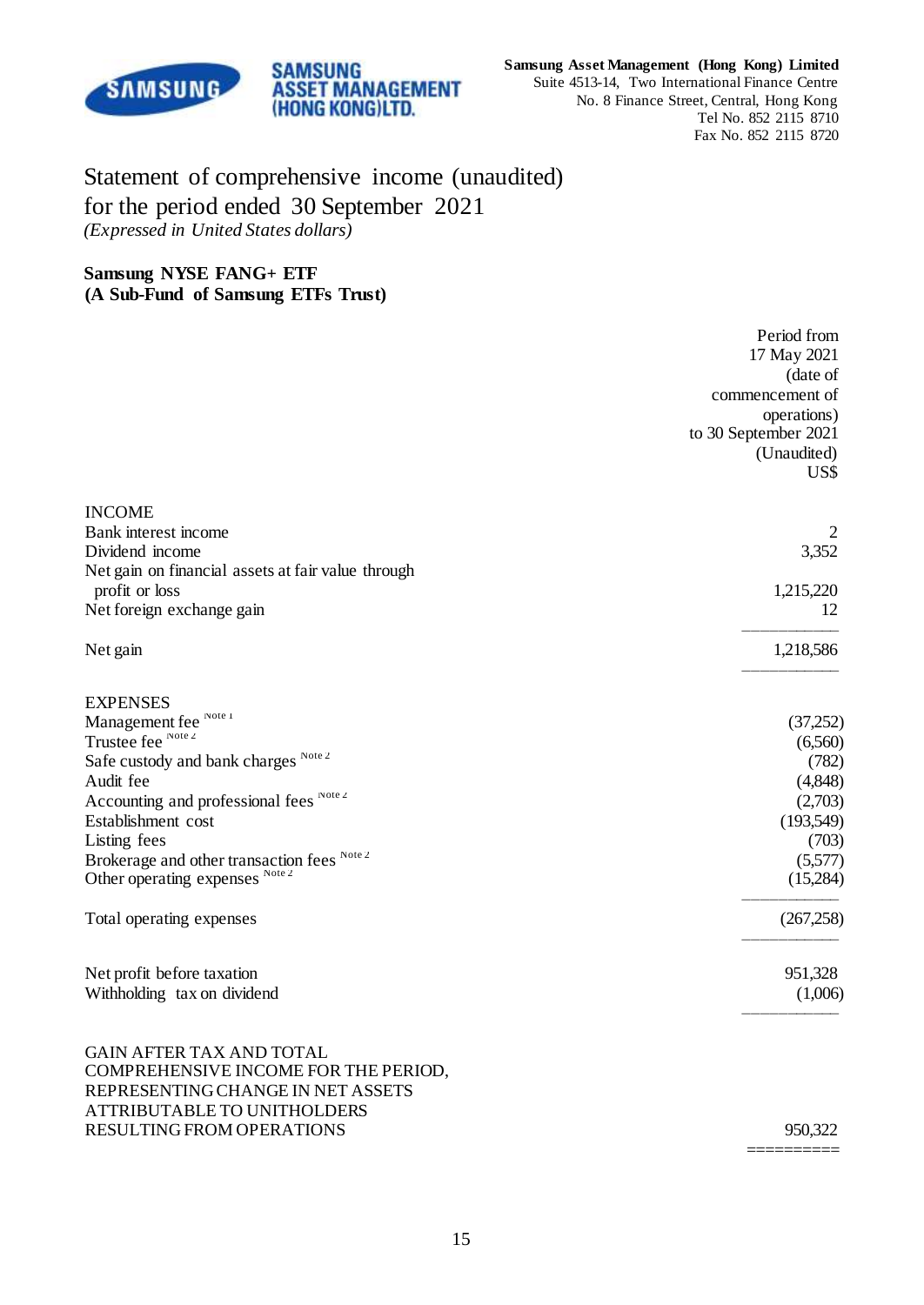

Statement of comprehensive income (unaudited) (continued) for the period ended 30 September 2021 *(Expressed in United States dollars)*

**ASSET MANAGEMENT** (HONG KONG)LTD.

**SAMSUNG** 

## **Samsung NYSE FANG+ ETF (A Sub-Fund of Samsung ETFs Trust)**

- Note 1: During the period ended 30 September 2021, other than Management fees that were paid to the Manager, no other amounts paid to the Manager/connected person of Manager.
- Note 2: During the period ended 30 September 2021, other than Trustee fee, Safe custody and bank charges, Accounting and professional fees that paid to the Trustee or its Connected persons, other respective amounts paid to the Trustee or its Connected persons were as follows:

Period from 17 May 2021 (date of commencement of operations) to 30 September 2021 (Unaudited) US\$

Brokerage and other transaction fees (5,566) Other operating expenses (60)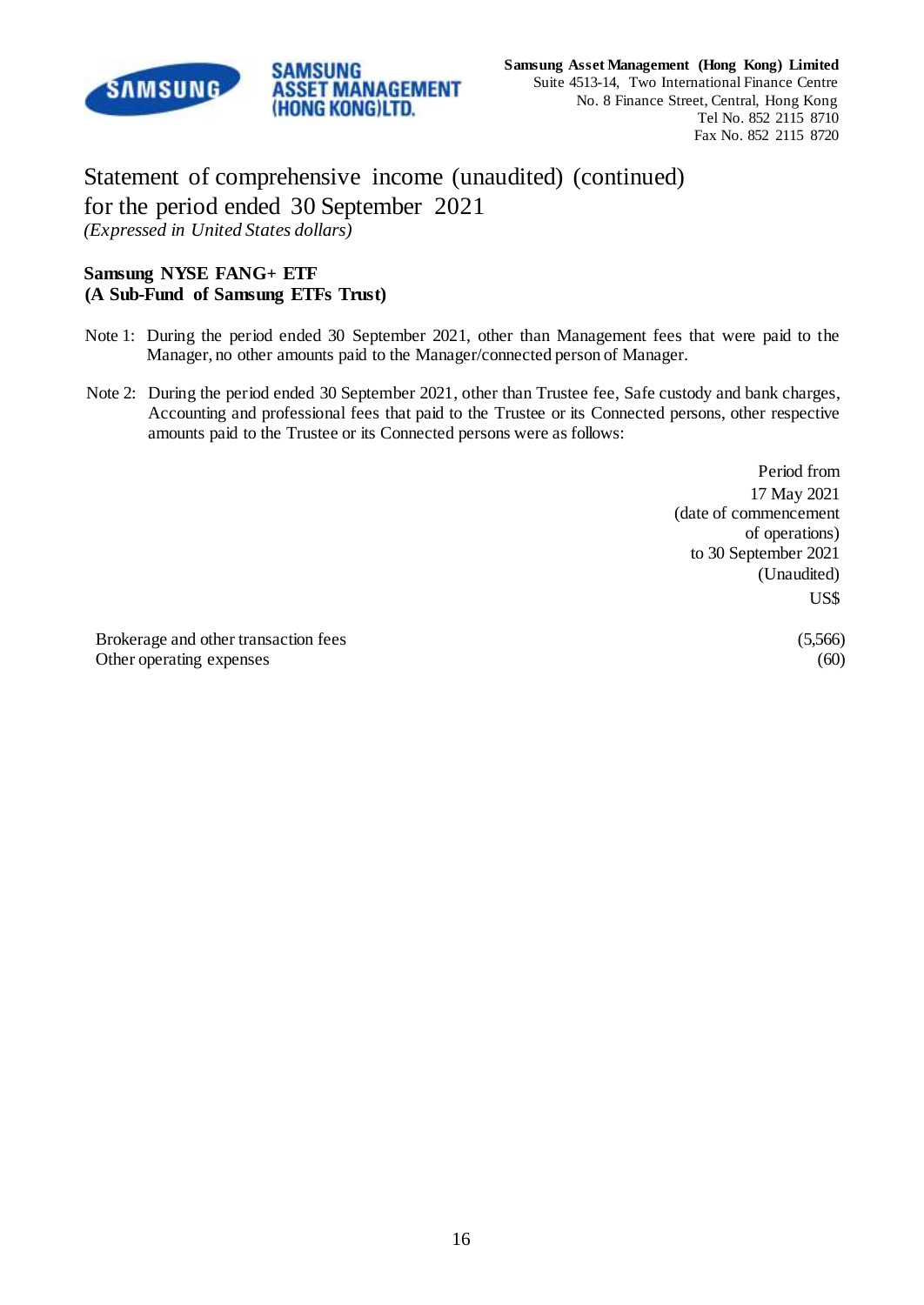

# Statement of changes in net assets attributable to unitholders (unaudited) for the period ended 30 September 2021 *(Expressed in United States dollars)*

**Samsung NYSE FANG+ ETF (A Sub-Fund of Samsung ETFs Trust)**

**SAMSUNG** 

**ASSET MANAGEMENT** (HONG KONG)LTD.

|                                                                   | Period from<br>17 May 2021 |
|-------------------------------------------------------------------|----------------------------|
|                                                                   | (date of                   |
|                                                                   | commencement of            |
|                                                                   | operations)                |
|                                                                   | to 30 September 2021       |
|                                                                   | (Unaudited)                |
|                                                                   | US\$                       |
| Balance as at 17 May 2021 (date of<br>commencement of operations) |                            |
| Profit and total comprehensive income for the                     |                            |
| period                                                            | 950,322                    |
| Subscription of units                                             | 16,772,840                 |
| Redemption of units                                               | (1,595,480)                |
|                                                                   | 15,177,360                 |
| Balance as at 30 September                                        | 16,127,682                 |
|                                                                   |                            |
|                                                                   | Period from<br>17 May 2021 |
|                                                                   | (date of                   |
|                                                                   | commencement of            |
|                                                                   | operations)                |
|                                                                   | to 30 September 2021       |
|                                                                   | (Unaudited)<br>Units       |
| Number of units in issue at the beginning of the                  |                            |
| period                                                            |                            |
| Units issued<br>Units redeemed                                    | 6,600,000<br>(600,000)     |
| Number of units in issue at the end of the period                 | 6,000,000                  |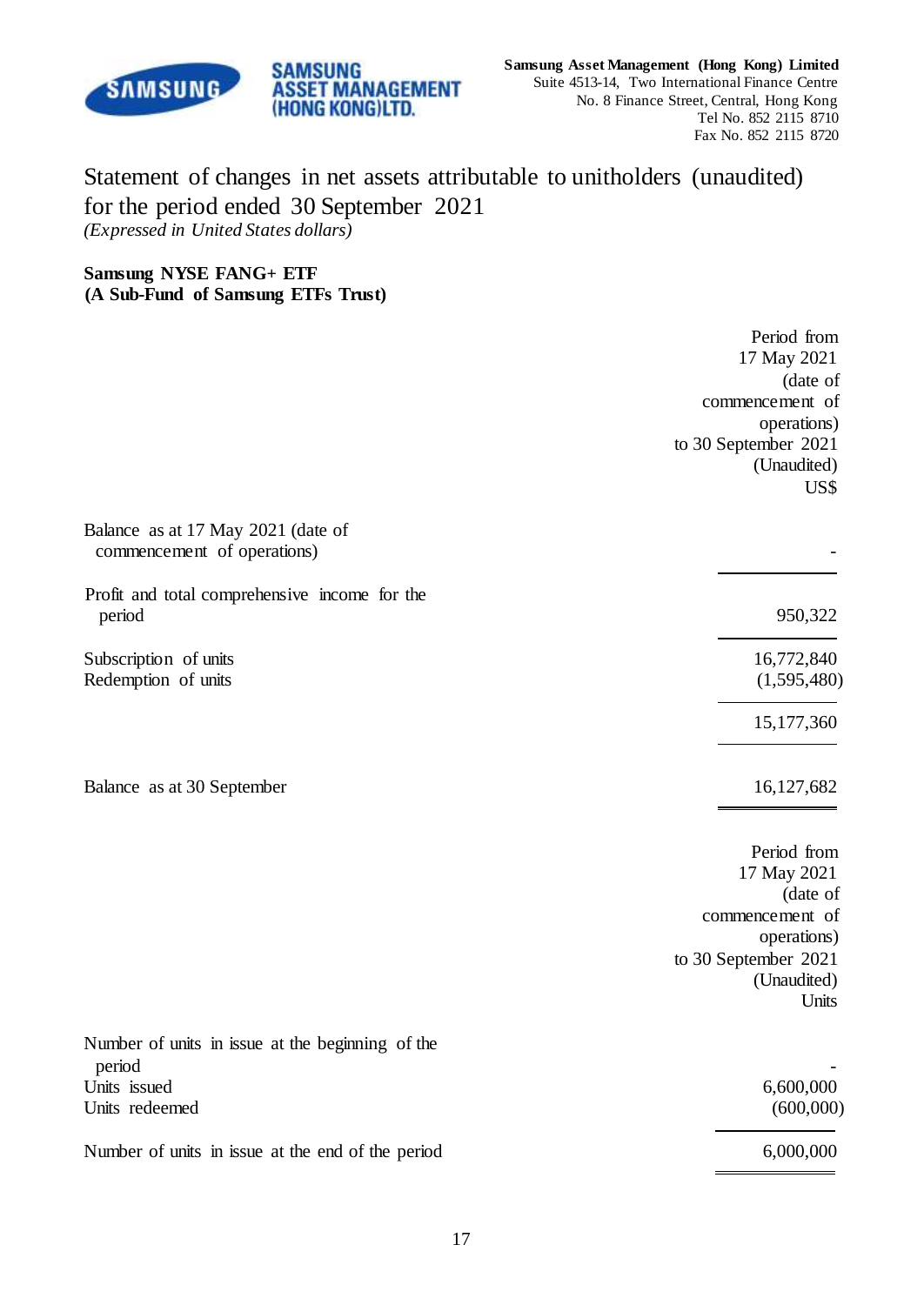

#### **Samsung Asset Management (Hong Kong) Limited**

Suite 4513-14, Two International Finance Centre No. 8 Finance Street, Central, Hong Kong Tel No. 852 2115 8710 Fax No. 852 2115 8720

# Statement of cash flows (unaudited) for the period ended 30 September 2021 *(Expressed in United States dollars)*

**SAMSUNG** 

**ASSET MANAGEMENT** (HONG KONG)LTD.

### **Samsung NYSE FANG+ ETF (A Sub-Fund of Samsung ETFs Trust)**

|                                                                           | Period from<br>17 May 2021<br>(date of<br>commencement of<br>operations)<br>to 30 September 2021<br>(Unaudited)<br>US\$ |
|---------------------------------------------------------------------------|-------------------------------------------------------------------------------------------------------------------------|
| OPERATING ACTIVITIES                                                      |                                                                                                                         |
| Profit and total comprehensive income for the period                      | 950,322                                                                                                                 |
| Adjustments for:                                                          |                                                                                                                         |
| Dividend income                                                           | (3,352)                                                                                                                 |
| Bank interest income                                                      | (2)                                                                                                                     |
| Withholding tax                                                           | 1,006                                                                                                                   |
| Operating cash flows before movements in working capital                  | 947,974                                                                                                                 |
| Increase in financial assets at fair value through profit or loss         | (16, 134, 472)                                                                                                          |
| Increase in management fee payable                                        | 9,034                                                                                                                   |
| Increase in trustee fee payable                                           | 1,480                                                                                                                   |
| Increase in accrued expenses and other payables                           | 213,099                                                                                                                 |
| Cash used in operations                                                   | (14,962,885)                                                                                                            |
| Dividend income received                                                  | 2,346                                                                                                                   |
| Bank interest received                                                    | 2                                                                                                                       |
| NET CASH USED IN OPERATING ACTIVITIES                                     | (14,960,537)                                                                                                            |
| FINANCING ACTIVITIES                                                      |                                                                                                                         |
| Proceeds from subscription of units                                       | 16,772,840                                                                                                              |
| Payment on redemption of units                                            | (1,595,480)                                                                                                             |
|                                                                           |                                                                                                                         |
| NET CASH FROM FINANCING ACTIVITIES                                        | 15,177,360                                                                                                              |
| NET INCREASE IN CASH AND<br>CASH EQUIVALENTS<br>CASH AND CASH EQUIVALENTS | 216,823                                                                                                                 |
| AT THE BEGINNING OF THE PERIOD                                            |                                                                                                                         |
| CASH AND CASH EQUIVALENTS<br>AT THE END OF THE PERIOD                     | 216,823                                                                                                                 |
| Analysis of balance of cash and cash equivalents<br>Bank balance          | 216,823                                                                                                                 |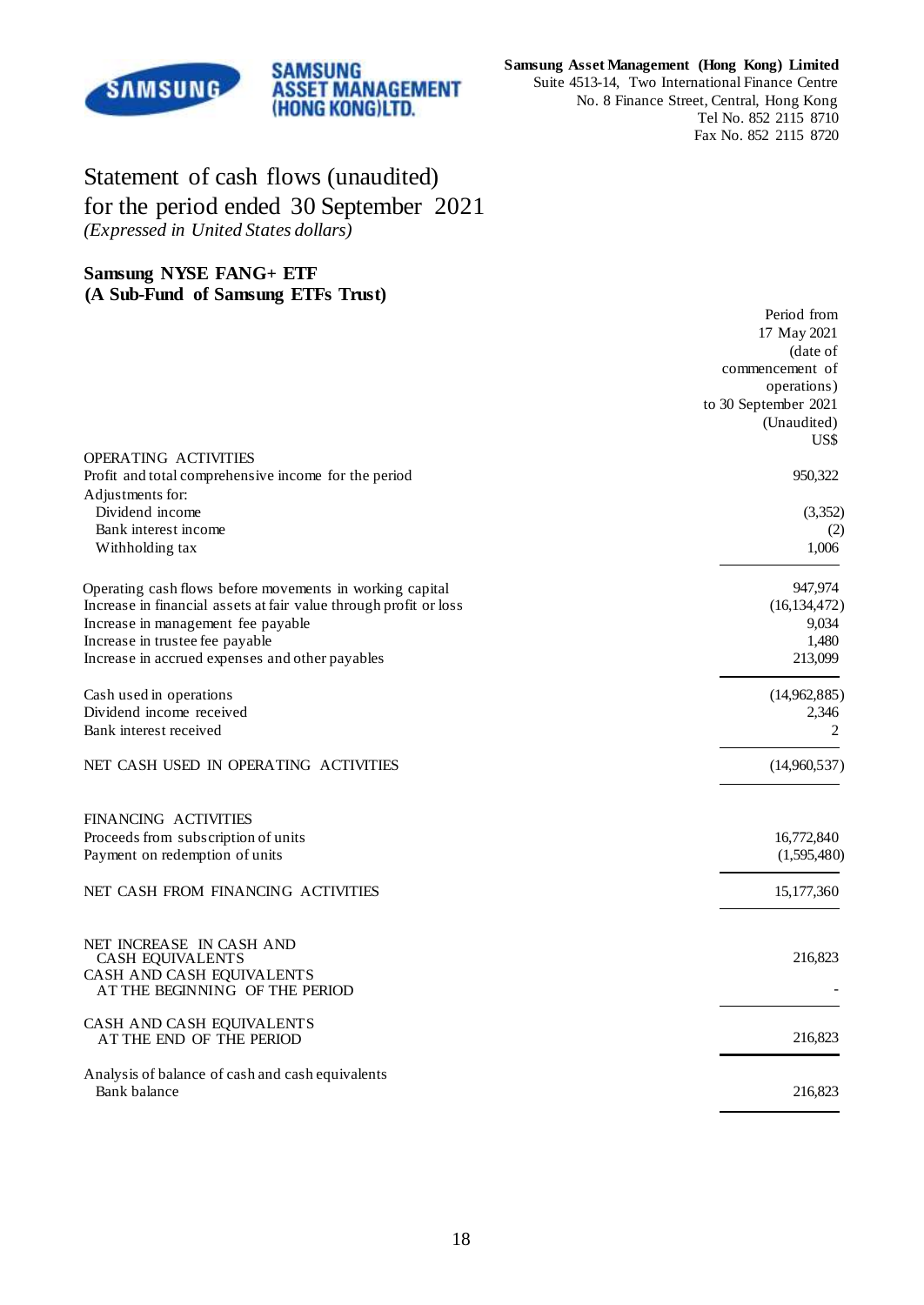

**Samsung NYSE FANG+ ETF (A Sub-Fund of Samsung ETFs Trust)**

Distribution disclosure (unaudited) for the period from 17 May 2021 (date of commencement of operations) to 30 September 2021 *(Expressed in United States dollars)*

For the period from 17 May 2021(date of commencement of operations) to 30 September 2021, no distributions were made to the unitholders of the Sub-Fund.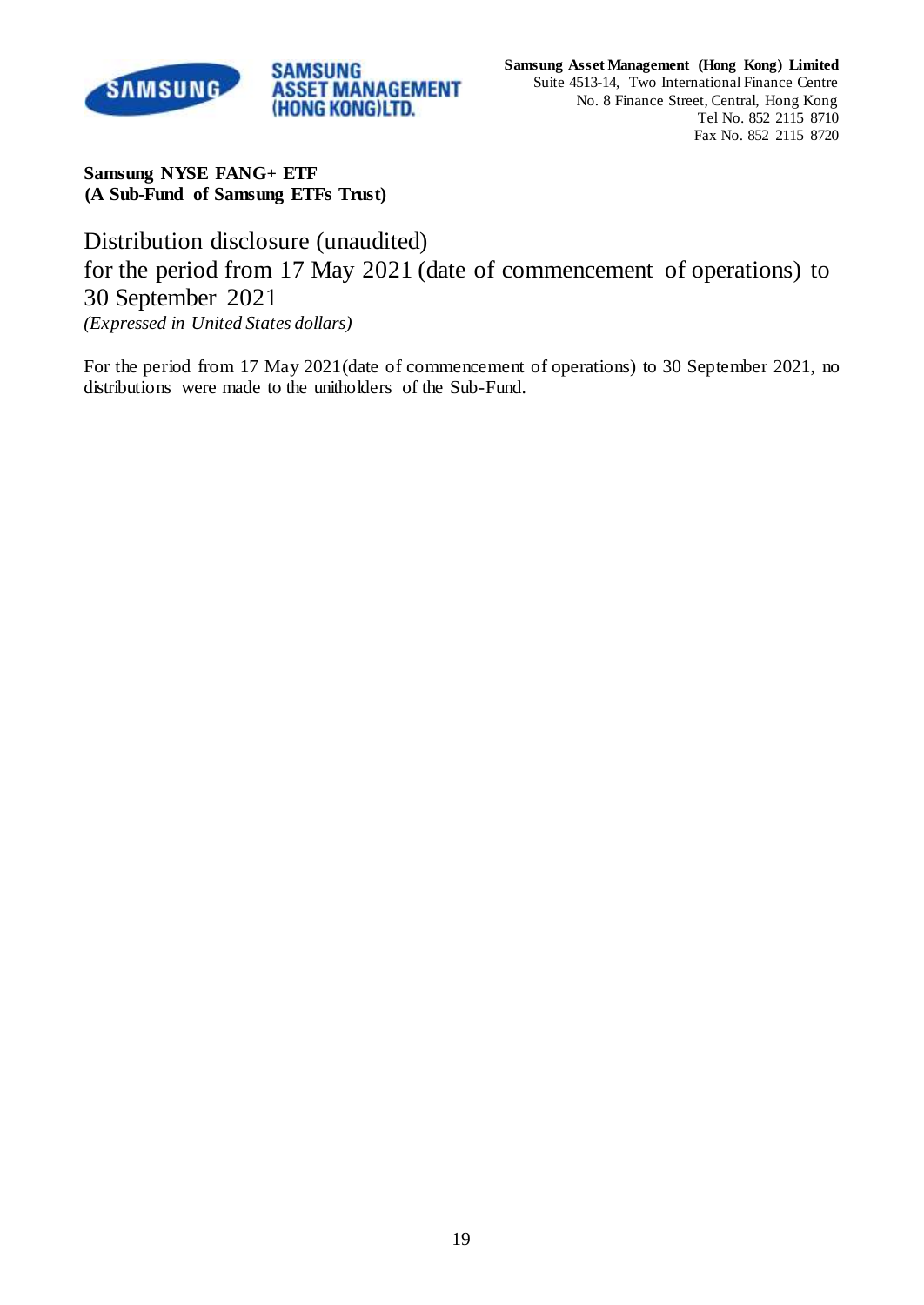

**Samsung NYSE FANG+ ETF (A Sub-Fund of Samsung ETFs Trust)**

**SAMSUNG** 

**ASSET MANAGEMENT** (HONG KONG)LTD.

Performance of the underlying index and the sub-funds (Unaudited) for the period from 17 May 2021 (date of commencement of operations) to 30 September 2021 *(Expressed in United States dollars)*

|                                           | Performance<br>$\%$ |
|-------------------------------------------|---------------------|
| <b>Sub-Fund</b><br>Samsung NYSE FANG+ ETF | 6.38%               |
| Index                                     |                     |

NYSE® FANG<sup>+™</sup> Index 6.97%

Source: Unit-prices are provided by HSBC Institutional Trust Services (Asia) Limited. The performance information of the Sub-Fund is provided by the Manager. Index information is provided by ICE Data Indices, LLC

Investors should note that all investment involves risks (including the possibility of loss of the capital invested), prices of fund units may go up as well as down and past performance is not indicative of future performance. Investors should read the relevant fund's offering documents (including the full text of the risk factors stated therein) in detail before making any investment decision.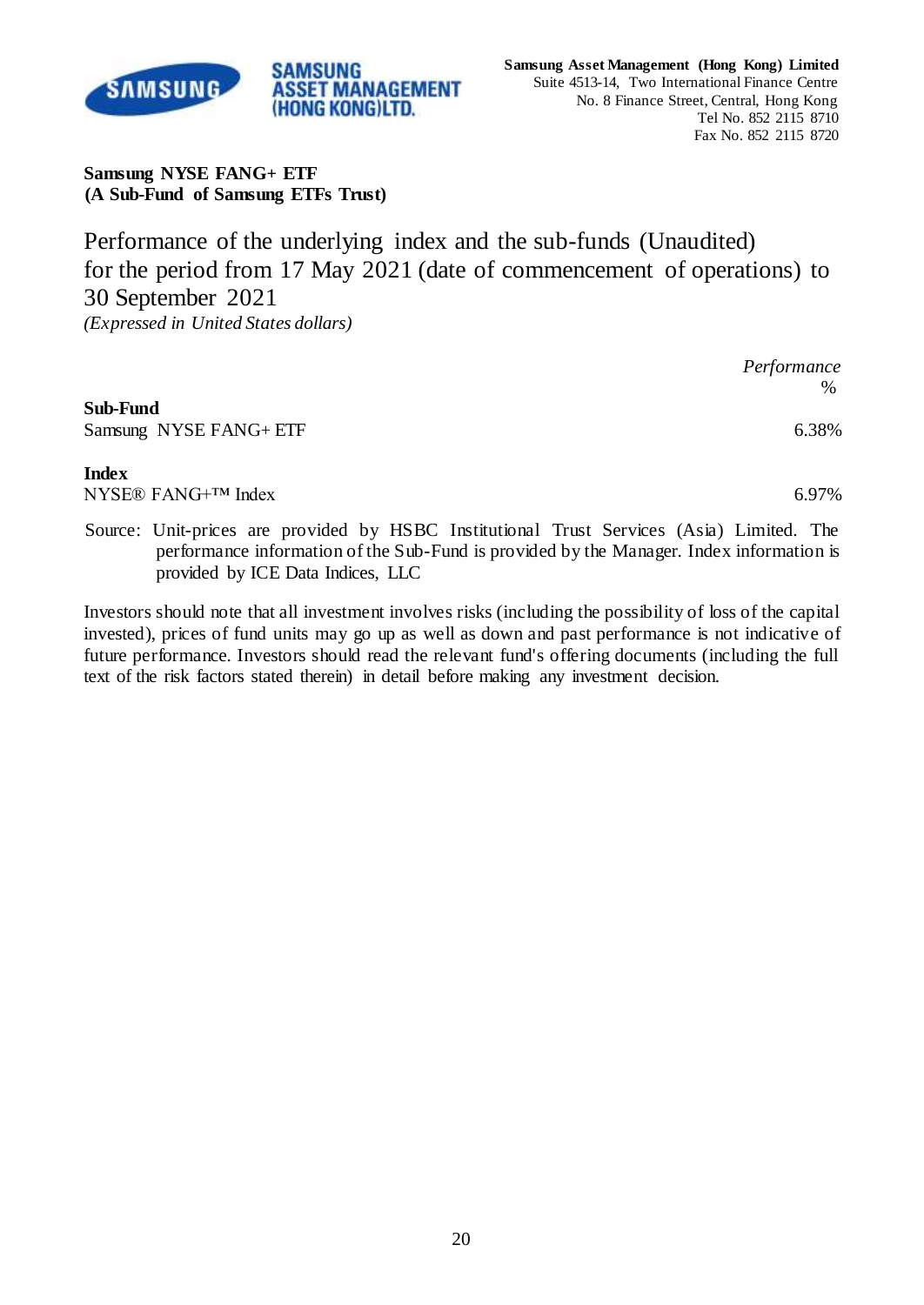

## **Samsung NYSE FANG+ ETF (A Sub-Fund of Samsung ETFs Trust)**

Underlying index constituent stocks disclosure (unaudited) as at 30 September 2021

**ASSET MANAGEMENT** (HONG KONG)LTD.

**SAMSUNG** 

The following are those constituent stocks that accounted for more than 10% of the weighting of the NYSE® FANG+™ Index

| Constituent Stock | Weighting of the Index $(\%)$ |
|-------------------|-------------------------------|
| Apple Inc         | 10.05%                        |
| Netflix Inc       | 10.74%                        |
| Tesla Inc         | 10.59%                        |
| Twitter Inc       | 10.03%                        |